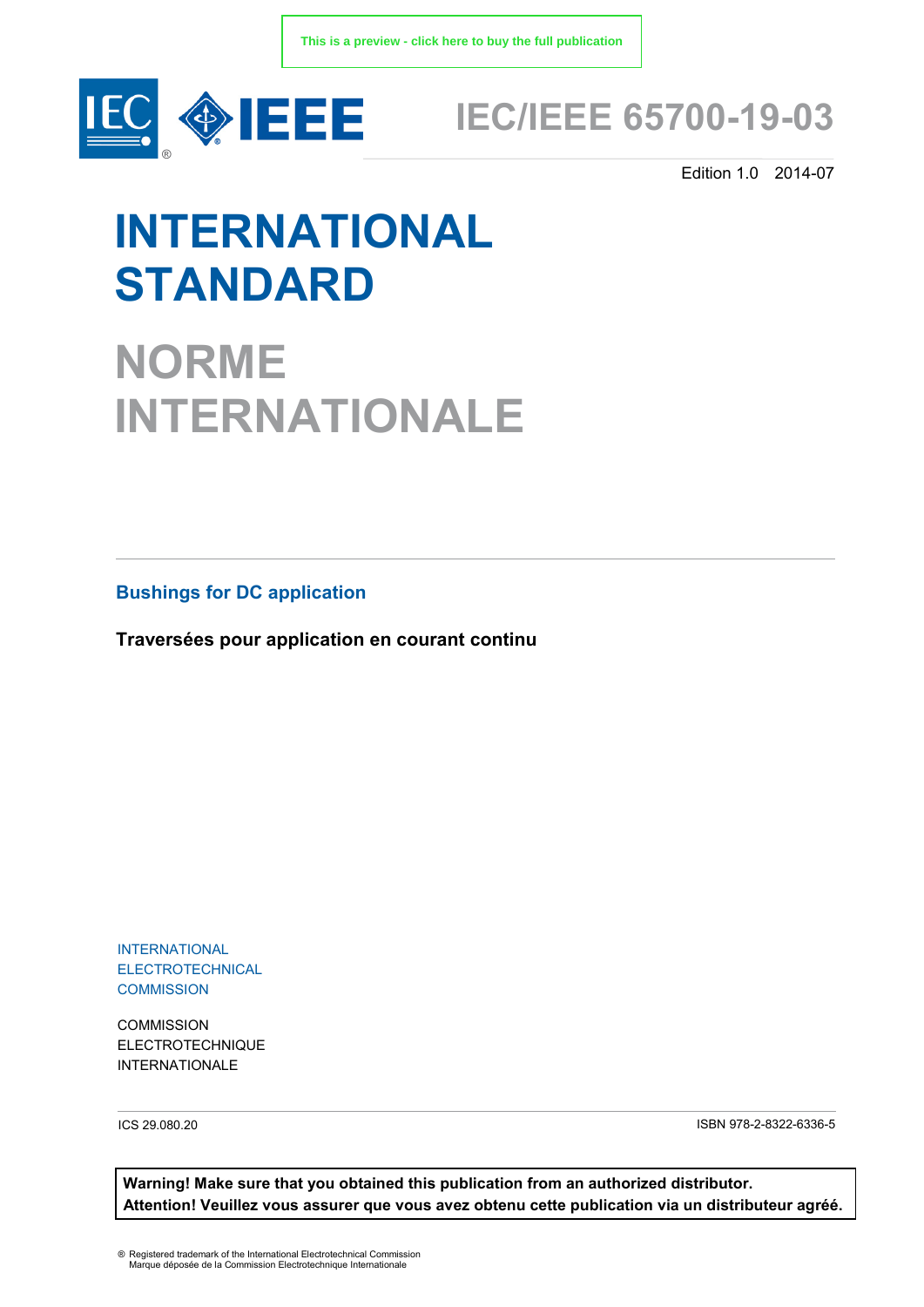$-2-$ 

#### IEC/IEEE 65700-19-03:2014 © IEC/IEEE 2014

## **CONTENTS**

| 1            |       |                                                                   |  |
|--------------|-------|-------------------------------------------------------------------|--|
| 2            |       |                                                                   |  |
| 3            |       |                                                                   |  |
|              | 3.1   |                                                                   |  |
|              | 3.2   |                                                                   |  |
| 4            |       |                                                                   |  |
|              | 4.1   |                                                                   |  |
|              | 4.1.1 |                                                                   |  |
|              | 4.1.2 |                                                                   |  |
|              | 4.2   |                                                                   |  |
|              | 4.3   |                                                                   |  |
|              | 4.3.1 |                                                                   |  |
|              | 4.3.2 |                                                                   |  |
|              | 4.4   |                                                                   |  |
|              | 4.5   |                                                                   |  |
| 5            |       |                                                                   |  |
|              | 5.1   |                                                                   |  |
|              | 5.2   |                                                                   |  |
|              | 5.3   |                                                                   |  |
|              | 5.4   |                                                                   |  |
| 6            |       |                                                                   |  |
|              | 6.1   |                                                                   |  |
|              | 6.2   |                                                                   |  |
|              | 6.3   |                                                                   |  |
| $\mathbf{7}$ |       |                                                                   |  |
|              | 7.1   |                                                                   |  |
|              | 7.2   |                                                                   |  |
|              | 7.2.1 |                                                                   |  |
|              | 7.2.2 |                                                                   |  |
|              | 7.2.3 |                                                                   |  |
|              | 7.3   |                                                                   |  |
|              | 7.3.1 |                                                                   |  |
|              | 7.3.2 |                                                                   |  |
|              | 7.3.3 |                                                                   |  |
| 8            |       |                                                                   |  |
|              | 8.1   | Dry power-frequency voltage withstand test with partial discharge |  |
|              |       |                                                                   |  |
|              | 8.1.1 |                                                                   |  |
|              | 8.1.2 |                                                                   |  |
|              | 8.1.3 |                                                                   |  |
|              | 8.2   |                                                                   |  |
|              | 8.2.1 |                                                                   |  |
|              | 8.2.2 |                                                                   |  |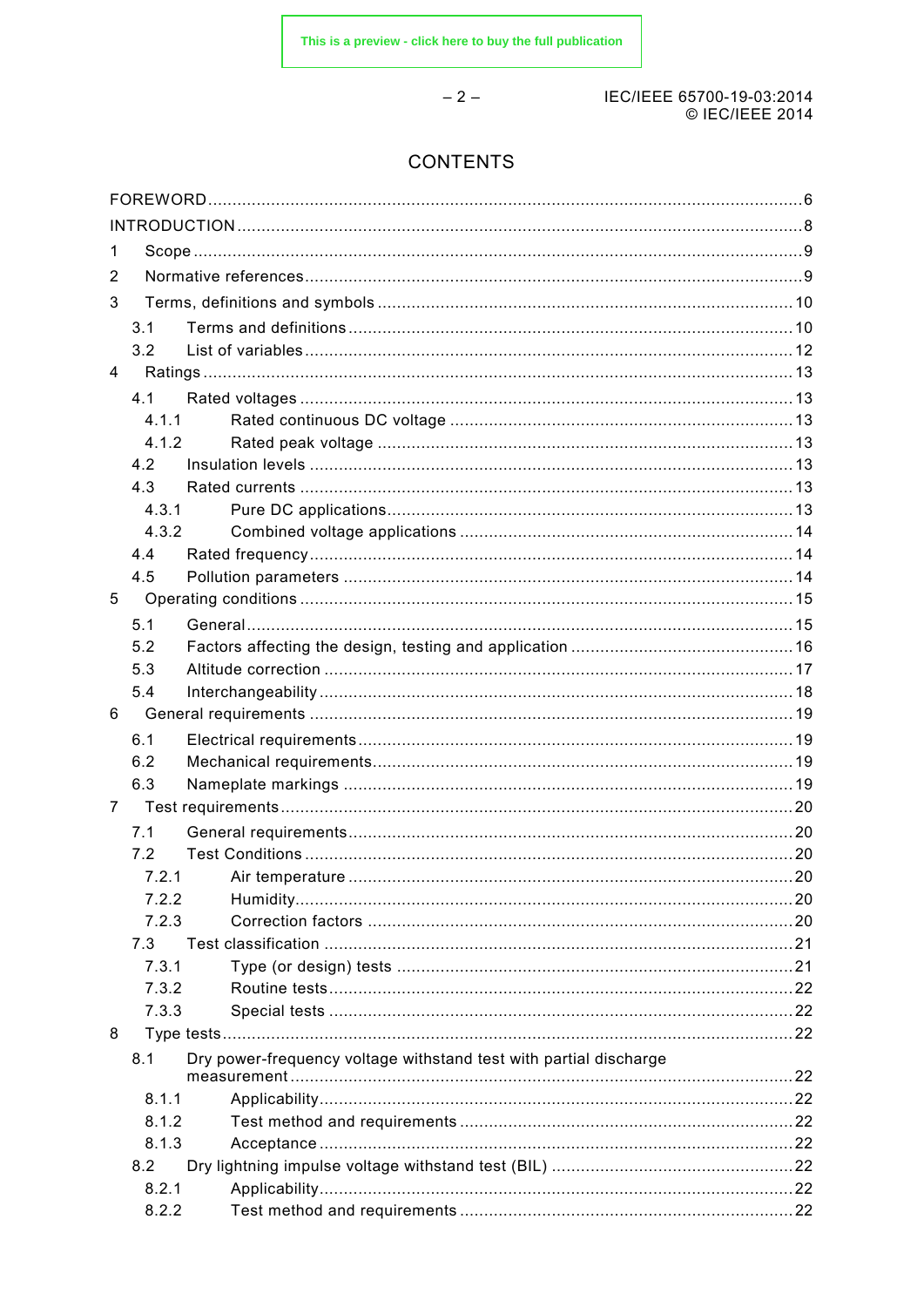IEC/IEEE 65700-19-03:2014<br>© IEC/IEEE 2014

| ×<br>۰. |
|---------|
|---------|

|   | U IEUILEE ZUT |                                                                                   |  |
|---|---------------|-----------------------------------------------------------------------------------|--|
|   | 8.2.3         |                                                                                   |  |
|   | 8.3           |                                                                                   |  |
|   | 8.3.1         |                                                                                   |  |
|   | 8.3.2         |                                                                                   |  |
|   | 8.3.3         |                                                                                   |  |
|   | 8.4           |                                                                                   |  |
|   | 8.4.1         |                                                                                   |  |
|   | 8.4.2         |                                                                                   |  |
|   | 8.5           |                                                                                   |  |
|   | 8.5.1         |                                                                                   |  |
|   | 8.5.2         |                                                                                   |  |
|   | 8.5.3         |                                                                                   |  |
|   | 8.6           |                                                                                   |  |
|   | 8.6.1         |                                                                                   |  |
|   | 8.6.2         |                                                                                   |  |
|   | 8.6.3         |                                                                                   |  |
|   | 8.7           | Tightness test on liquid-filled, compound-filled and liquid-insulated bushings 26 |  |
|   | 8.8           | Internal pressure test on gas-filled, gas-insulated and gas-impregnated           |  |
|   |               |                                                                                   |  |
|   | 8.9           |                                                                                   |  |
|   | 8.10          |                                                                                   |  |
|   | 8.10.1        |                                                                                   |  |
|   | 8.10.2        |                                                                                   |  |
|   | 8.10.3        |                                                                                   |  |
| 9 |               |                                                                                   |  |
|   | 9.1           | Measurement of dielectric dissipation factor (tan $\delta$ ) and capacitances27   |  |
|   | 9.1.1         |                                                                                   |  |
|   | 9.1.2         |                                                                                   |  |
|   | 9.1.3         |                                                                                   |  |
|   | 9.2           |                                                                                   |  |
|   |               |                                                                                   |  |
|   | 9.2.2         |                                                                                   |  |
|   | 9.2.3         |                                                                                   |  |
|   | 9.3           | Dry power-frequency voltage withstand test with partial discharge                 |  |
|   |               |                                                                                   |  |
|   | 9.3.1         |                                                                                   |  |
|   | 9.3.2         |                                                                                   |  |
|   | 9.3.3         |                                                                                   |  |
|   | 9.4           | DC applied voltage withstand test with partial discharge measurement29            |  |
|   | 9.4.1         |                                                                                   |  |
|   | 9.4.2         |                                                                                   |  |
|   | 9.4.3         |                                                                                   |  |
|   | 9.5           |                                                                                   |  |
|   | 9.5.1         |                                                                                   |  |
|   | 9.5.2         |                                                                                   |  |
|   | 9.5.3         |                                                                                   |  |
|   | 9.6           |                                                                                   |  |
|   | 9.6.1         |                                                                                   |  |
|   | 9.6.2         |                                                                                   |  |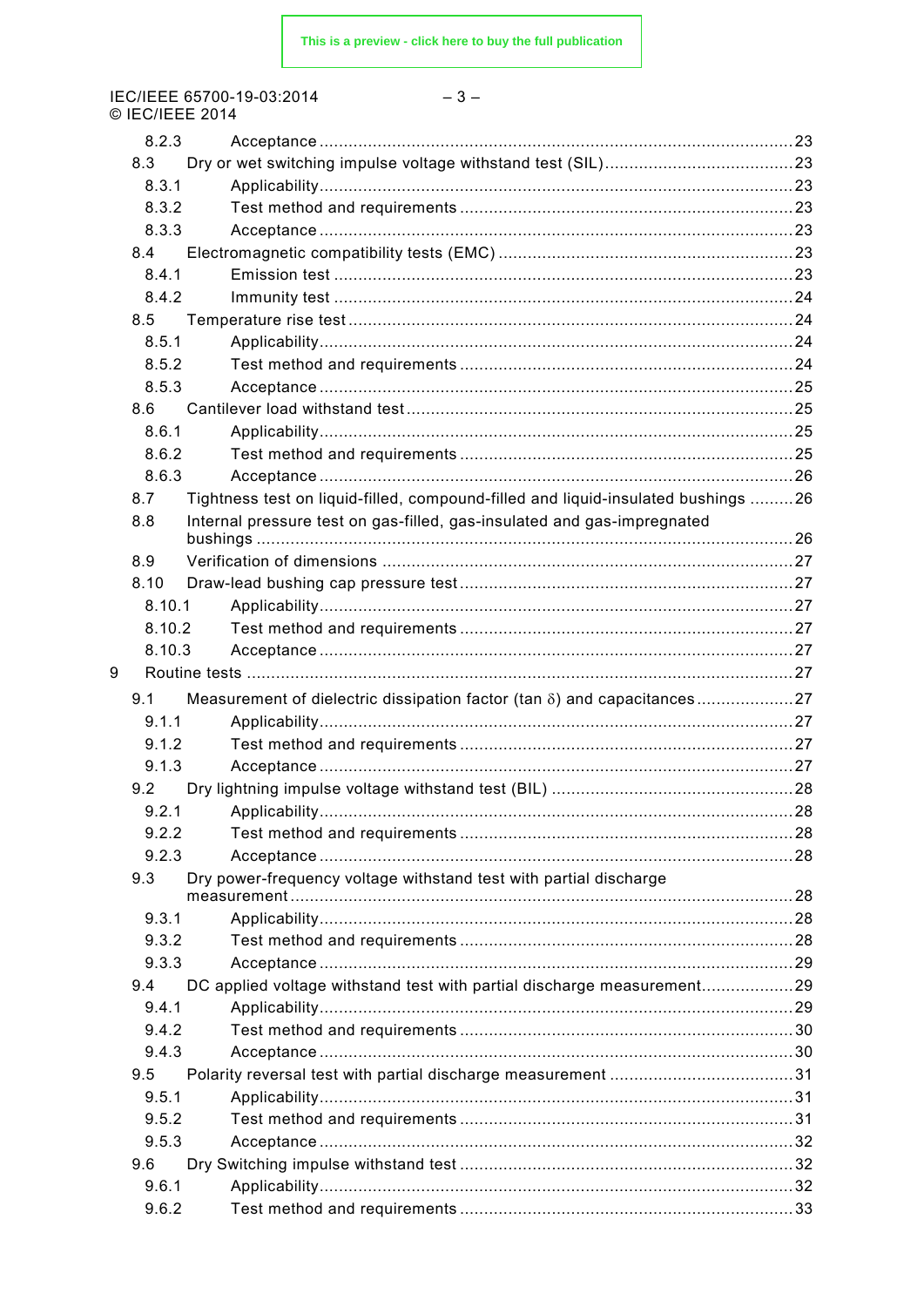$-4-$ 

## IEC/IEEE 65700-19-03:2014

|    |        | $\cup$ IEU/IEEE ZUT4                                                              |  |
|----|--------|-----------------------------------------------------------------------------------|--|
|    | 9.6.3  |                                                                                   |  |
|    | 9.7    |                                                                                   |  |
|    | 9.8    | Internal pressure test on gas-filled, gas-insulated and gas-impregnated           |  |
|    | 9.9    | Tightness test on liquid-filled, compound-filled and liquid-insulated bushings 33 |  |
|    | 9.10   | Tightness test on gas-filled, gas-insulated and gas-impregnated bushings 33       |  |
|    | 9.11   |                                                                                   |  |
|    | 9.12   |                                                                                   |  |
|    |        |                                                                                   |  |
|    | 10.1   |                                                                                   |  |
|    | 10.1.1 |                                                                                   |  |
|    | 10.1.2 |                                                                                   |  |
|    | 10.1.3 |                                                                                   |  |
|    |        |                                                                                   |  |
|    | 10.2.1 |                                                                                   |  |
|    | 10.2.2 |                                                                                   |  |
|    | 10.2.3 |                                                                                   |  |
|    |        |                                                                                   |  |
|    | 10.3.1 |                                                                                   |  |
|    | 10.3.2 |                                                                                   |  |
|    | 10.3.3 |                                                                                   |  |
| 11 |        | Recommendations for transport, storage, erection, operation and maintenance 36    |  |
|    | 11.1   |                                                                                   |  |
|    | 11.2   |                                                                                   |  |
|    | 11.3   |                                                                                   |  |
|    | 11.4   |                                                                                   |  |
|    | 11.4.1 |                                                                                   |  |
|    | 11.4.2 |                                                                                   |  |
|    | 11.4.3 |                                                                                   |  |
|    | 11.5   |                                                                                   |  |
|    | 11.6   |                                                                                   |  |
|    | 11.6.1 |                                                                                   |  |
|    | 11.6.2 |                                                                                   |  |
|    | 11.6.3 |                                                                                   |  |
|    | 11.6.4 |                                                                                   |  |
| 12 |        |                                                                                   |  |
|    | 12.1   |                                                                                   |  |
|    | 12.2   |                                                                                   |  |
|    | 12.3   |                                                                                   |  |
| 13 |        |                                                                                   |  |
|    |        |                                                                                   |  |
|    | A.1    | Bushings used in voltage source converters (VSC) HVDC schemes41                   |  |
|    | A.1.1  |                                                                                   |  |
|    | A.1.2  |                                                                                   |  |
|    | A.1.3  |                                                                                   |  |
|    | A.1.4  |                                                                                   |  |
|    |        |                                                                                   |  |
|    |        |                                                                                   |  |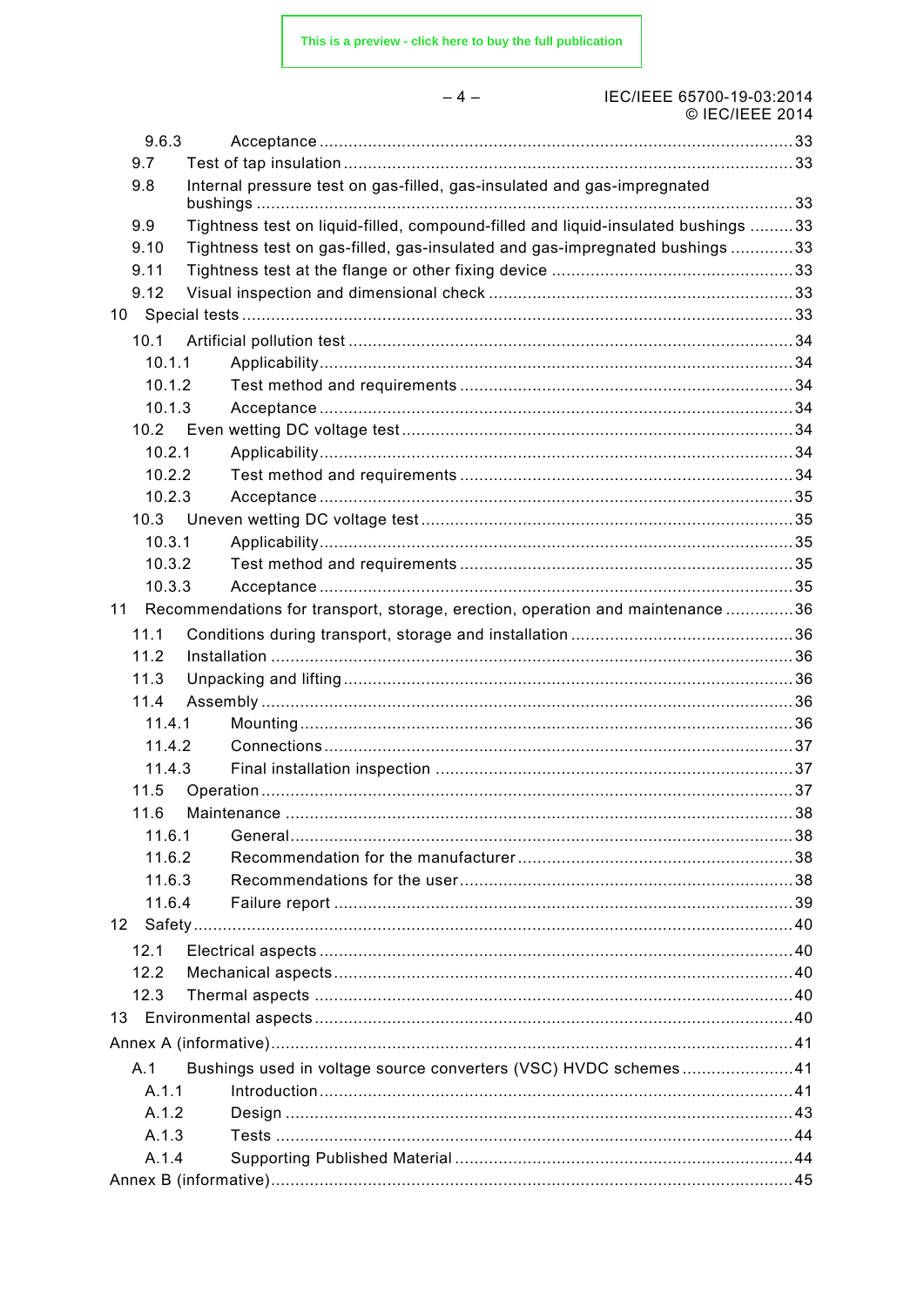IEC/IEEE 65700-19-03:2014 © IEC/IEEE 2014

| ٠<br>×<br>I<br>۰.<br>× |  |
|------------------------|--|
|------------------------|--|

| B.1        | Temperature rise test methods for the determination of the equivalent test         |  |
|------------|------------------------------------------------------------------------------------|--|
| B.1.1      |                                                                                    |  |
| B.2        |                                                                                    |  |
| <b>B.3</b> |                                                                                    |  |
| B.4        |                                                                                    |  |
| B.5        | Calculation by enhancement factors as described in IEC 61378-1 47                  |  |
| B.6        |                                                                                    |  |
| B.6.1      |                                                                                    |  |
| B.6.2      |                                                                                    |  |
| B.6.3      | Calculation based on the enhancement factor according IEC 61378-151                |  |
| B.7        |                                                                                    |  |
|            |                                                                                    |  |
|            |                                                                                    |  |
|            |                                                                                    |  |
|            |                                                                                    |  |
|            | Figure A.1 - Two-level VSC HVDC converter station applied in a bipolar scheme with |  |
|            | Figure A.2 – Multi-level VSC HVDC converter station applied in a monopolar scheme  |  |
|            |                                                                                    |  |
|            | Table 1 - Temperature of ambient air and immersion media (see 5.1)  16             |  |
|            |                                                                                    |  |
|            |                                                                                    |  |
|            |                                                                                    |  |
|            |                                                                                    |  |
|            | Table B.1 - Valve side connected bushing current harmonic spectrum48               |  |
|            |                                                                                    |  |
|            |                                                                                    |  |
|            |                                                                                    |  |
|            |                                                                                    |  |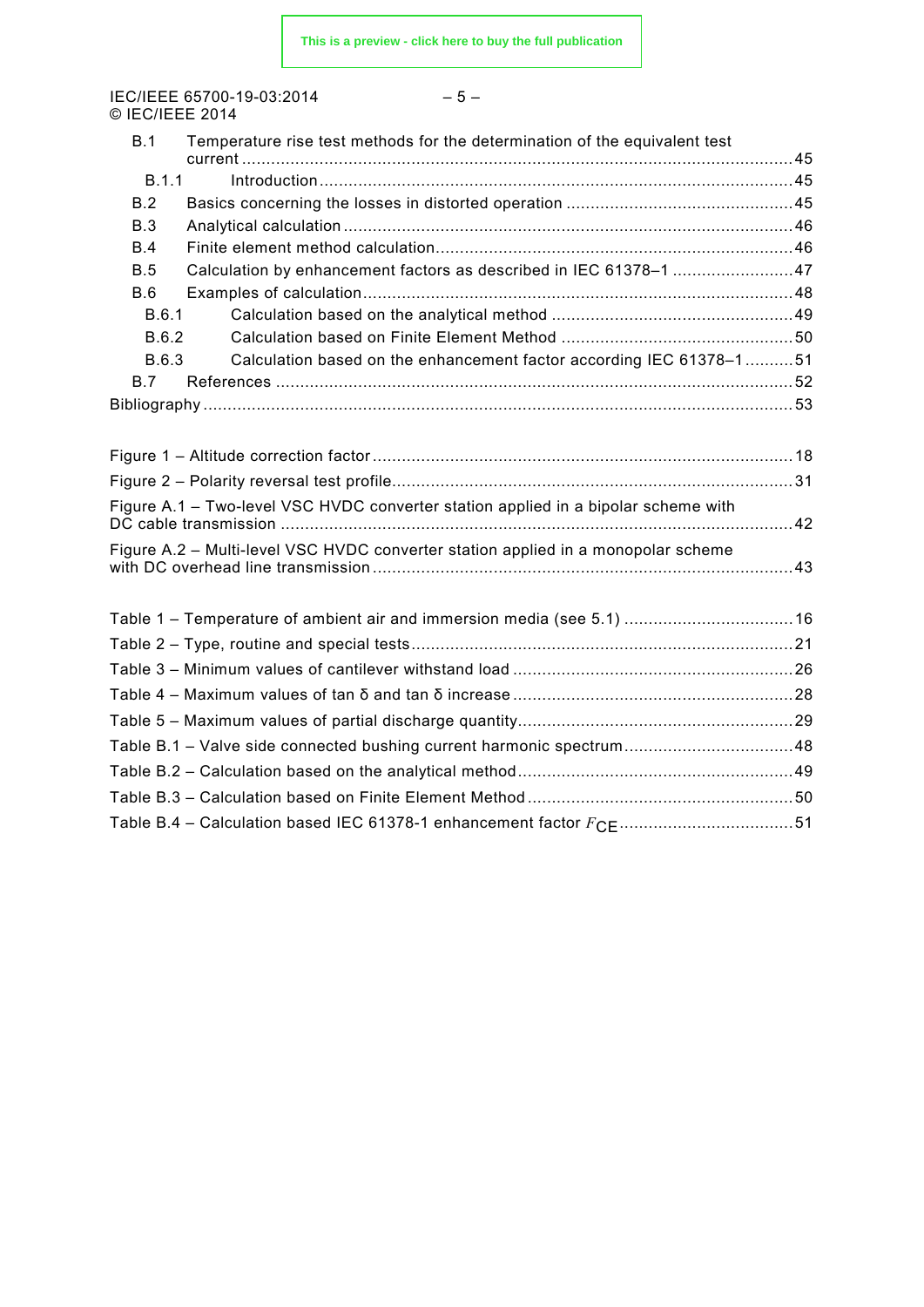**[This is a preview - click here to buy the full publication](https://webstore.iec.ch/publication/7533&preview)**

– 6 – IEC/IEEE 65700-19-03:2014 © IEC/IEEE 2014

#### INTERNATIONAL ELECTROTECHNICAL COMMISSION

\_\_\_\_\_\_\_\_\_\_\_\_

#### **BUSHINGS FOR DC APPLICATION**

#### FOREWORD

<span id="page-5-0"></span>1) The International Electrotechnical Commission (IEC) is a worldwide organization for standardization comprising all national electrotechnical committees (IEC National Committees). The object of IEC is to promote international co-operation on all questions concerning standardization in the electrical and electronic fields. To this end and in addition to other activities, IEC publishes International Standards, Technical Specifications, Technical Reports, Publicly Available Specifications (PAS) and Guides (hereafter referred to as "IEC Publication(s)"). Their preparation is entrusted to technical committees; any IEC National Committee interested in the subject dealt with may participate in this preparatory work. International, governmental and nongovernmental organizations liaising with the IEC also participate in this preparation.

IEEE Standards documents are developed within IEEE Societies and Standards Coordinating Committees of the IEEE Standards Association (IEEE-SA) Standards Board. IEEE develops its standards through a consensus development process, approved by the American National Standards Institute, which brings together volunteers representing varied viewpoints and interests to achieve the final product. Volunteers are not necessarily members of IEEE and serve without compensation. While IEEE administers the process and establishes rules to promote fairness in the consensus development process, IEEE does not independently evaluate, test, or verify the accuracy of any of the information contained in its standards. Use of IEEE Standards documents is wholly voluntary. IEEE documents are made available for use subject to important notices and legal disclaimers (see <http://standards.ieee.org/IPR/disclaimers.html> for more information).

IEC collaborates closely with IEEE in accordance with conditions determined by agreement between the two organizations. This Dual Logo International Standard was jointly developed by the IEC and IEEE under the terms of that agreement.

- 2) The formal decisions of IEC on technical matters express, as nearly as possible, an international consensus of opinion on the relevant subjects since each technical committee has representation from all interested IEC National Committees. The formal decisions of IEEE on technical matters, once consensus within IEEE Societies and Standards Coordinating Committees has been reached, is determined by a balanced ballot of materially interested parties who indicate interest in reviewing the proposed standard. Final approval of the IEEE standards document is given by the IEEE Standards Association (IEEE-SA) Standards Board.
- 3) IEC/IEEE Publications have the form of recommendations for international use and are accepted by IEC National Committees/IEEE Societies in that sense. While all reasonable efforts are made to ensure that the technical content of IEC/IEEE Publications is accurate, IEC or IEEE cannot be held responsible for the way in which they are used or for any misinterpretation by any end user.
- 4) In order to promote international uniformity, IEC National Committees undertake to apply IEC Publications (including IEC/IEEE Publications) transparently to the maximum extent possible in their national and regional publications. Any divergence between any IEC/IEEE Publication and the corresponding national or regional publication shall be clearly indicated in the latter.
- 5) IEC and IEEE do not provide any attestation of conformity. Independent certification bodies provide conformity assessment services and, in some areas, access to IEC marks of conformity. IEC and IEEE are not responsible for any services carried out by independent certification bodies.
- 6) All users should ensure that they have the latest edition of this publication.
- 7) No liability shall attach to IEC or IEEE or their directors, employees, servants or agents including individual experts and members of technical committees and IEC National Committees, or volunteers of IEEE Societies and the Standards Coordinating Committees of the IEEE Standards Association (IEEE-SA) Standards Board, for any personal injury, property damage or other damage of any nature whatsoever, whether direct or indirect, or for costs (including legal fees) and expenses arising out of the publication, use of, or reliance upon, this IEC/IEEE Publication or any other IEC or IEEE Publications.
- 8) Attention is drawn to the normative references cited in this publication. Use of the referenced publications is indispensable for the correct application of this publication.
- 9) Attention is drawn to the possibility that implementation of this IEC/IEEE Publication may require use of material covered by patent rights. By publication of this standard, no position is taken with respect to the existence or validity of any patent rights in connection therewith. IEC or IEEE shall not be held responsible for identifying Essential Patent Claims for which a license may be required, for conducting inquiries into the legal validity or scope of Patent Claims or determining whether any licensing terms or conditions provided in connection with submission of a Letter of Assurance, if any, or in any licensing agreements are reasonable or nondiscriminatory. Users of this standard are expressly advised that determination of the validity of any patent rights, and the risk of infringement of such rights, is entirely their own responsibility.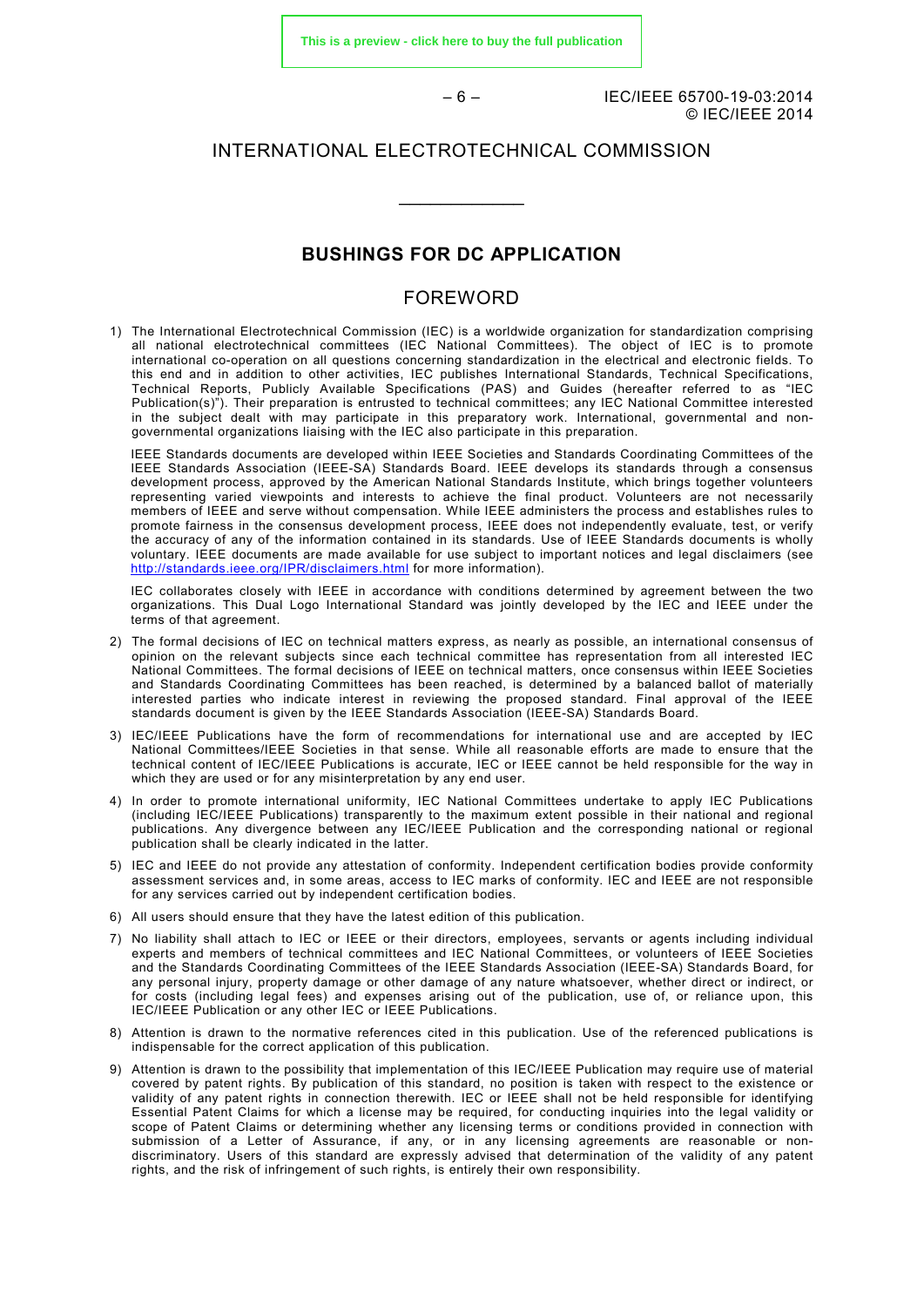#### $IEC/IEFE 65700-19-03:2014$  -7 – © IEC/IEEE 2014

This International Standard has been prepared by a joint working group of sub-committee 36A: Insulated bushings, of IEC technical committee 36: Insulators and Bushing subcommittee of the IEEE-PES transformer committee[1](#page-6-0).

This bilingual version (2019-01) corresponds to the monolingual English version, published in 2014-07.

The text of this standard is based on the following documents:

| <b>FDIS</b>  | Report on voting |
|--------------|------------------|
| 36A/173/FDIS | 36A/174/RVD      |

Full information on the voting for the approval of this standard can be found in the report on voting indicated in the above table.

The French version of this standard has not been voted upon.

This publication has been drafted in accordance with the ISO/IEC Directives, Part 2.

The committee has decided that the contents of this publication will remain unchanged until the stability date indicated on the IEC web site under "http://webstore.iec.ch" in the data related to the specific publication. At this date, the publication will be

- reconfirmed,
- withdrawn,
- replaced by a revised edition, or
- amended.

\_\_\_\_\_\_\_\_\_\_\_\_\_\_\_\_\_

<span id="page-6-0"></span><sup>1</sup> A list of IEEE participants can be found at the following URL: [<http://standards.ieee.org/downloads/65700/65700-19-03-2014/65700-19-03-2014\\_wg-participants.pdf>](http://standards.ieee.org/downloads/65700/65700-19-03-2014/65700-19-03-2014_wg-participants.pdf).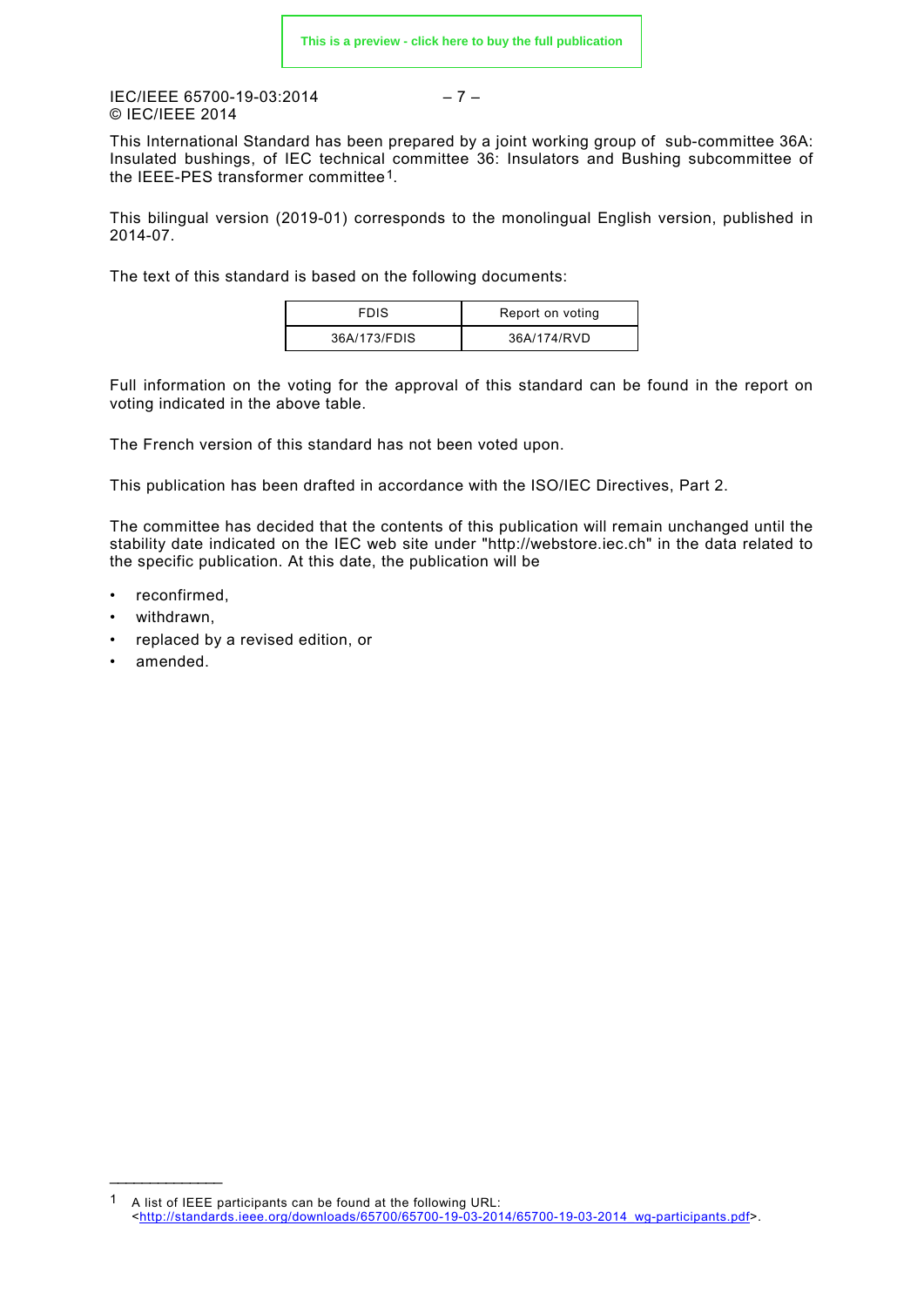– 8 – IEC/IEEE 65700-19-03:2014 © IEC/IEEE 2014

#### INTRODUCTION

<span id="page-7-0"></span>In this first edition of IEC/IEEE 65700-19-03, service experiences as well as established market requirements have been harmonized with existing IEC and IEEE standards, primarily:

IEC 60137, *Insulated bushings for alternating voltages above 1 000 V*

IEC 62199, *Bushings for DC application*

IEEE Std C57.19.00™, *IEEE Standard General Requirements and Test Procedures for Outdoor Power Apparatus Bushings*

IEEE Std C57.19.03™, *IEEE Standard Requirements, Terminology and Test Code for Bushings for DC Application*

This dual numbered standard replaces the previous IEC and IEEE DC bushing standards.

Where applicable, reference is also made to the following standards:

IEC 61462, *Composite insulators – Hollow insulators for use in outdoor and indoor electrical equipment*; and

IEC 62155, *Hollow pressurized and unpressurized ceramic and glass insulators for use in electrical equipment with rated voltages greater than 1 000 V*.

Non-ceramic bushing insulators are widely used in DC applications and this standard applies to similar qualification procedures on all types of insulators, except for the artificial pollution test. Preparation of a bushing for an artificial pollution test destroys the surface of a composite insulator and therefore cannot be performed on such bushings.

The range of type tests and routine tests has been carefully planned, considering that high voltage direct current (HVDC) power transmission is a mature technology, but still with limited service experience compared to AC systems and voltage coordination may vary with different system HVDC design practices.

Work on IEEE Std C57.19.03 edition 1 was started in 1988 within the Working Group on Bushings for DC Applications of the Bushing Subcommittee of the IEEE Transformers Committee. The working group decided to address requirements for these bushings in a selfstanding document because many problems specific to this type of bushing were being experienced within the industry and other available standards on bushings were inadequate for this purpose. The main reference for the resulting document was its counterpart for ac bushings, IEEE Std C57.19.00-1991 and IEC 60137. Requirements were also coordinated with the CIGRE Joint Working Group 12/14.10 as well as with the HVDC Converter Transformer and Smoothing Reactor Subcommittee of the IEEE Transformers Committee, which developed standards for these HVDC apparatus during the same time frame.

IEEE Std C57.19.03:1996 was approved by the IEEE-SA Standards Board on 20 June 1996 and published on 6 January 1997. During the reaffirmation process for this document in 2002, several errors in the document were reported. All known errors were corrected in a corrigendum in December 2005. This revised standard includes the corrections made in the corrigendum.

Work on IEC 62199 started in 2000 by IEC SC 36A, the insulated bushings subcommittee of IEC TC 36, the insulators technical committee, and was largely based on IEEE Std C57.19.03. Edition 1 was published in 2004.

After work on the revision of IEEE Std C57.19.03 was started by IEEE it was agreed at a meeting of IEC TC36 in Sao Paulo in 2008 to approach IEEE to establish a Joint Maintenance Team under the Dual Logo Standard procedure. This was agreed and work on the new document IEC/IEEE 65700-19-03 was started in 2009.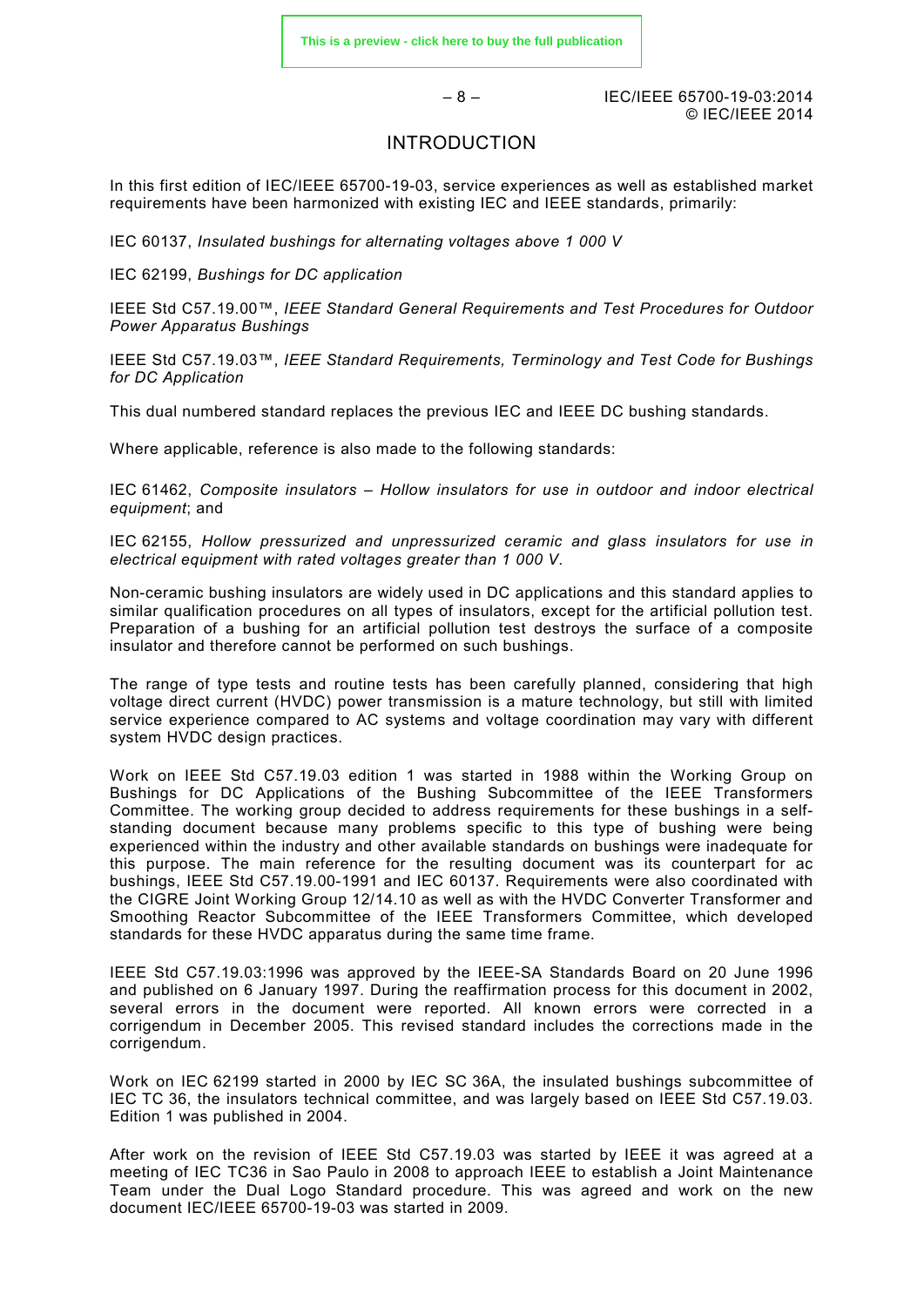$IEC/IEEE 65700-19-03:2014$   $-9-$ © IEC/IEEE 2014

#### **BUSHINGS FOR DC APPLICATION**

#### <span id="page-8-0"></span>**1 Scope**

This International Standard applies to outdoor and indoor bushings of any voltage used on DC systems, of capacitance graded or gas insulated types for use as components of oil-filled converter transformers and smoothing reactors, as well as air-to-air DC bushings. This standard does not apply to the following:

- cable terminations (potheads);
- bushings for instrument transformers;
- bushings for test power supplies;
- bushings applied with gaseous insulation (other than air at atmospheric pressure) external to the bushing;
- bushings for industrial application;
- bushings for traction application;
- bushings for distribution class transformers.

This standard makes reference to IEC 60137 for general terms and conditions and defines the special terms used, operating conditions, ratings, test procedures as well as general mechanical and electrical requirements for bushings for DC application.

#### <span id="page-8-1"></span>**2 Normative references**

The following documents, in whole or in part, are normatively referenced in this document and are indispensable for its application. For dated references, only the edition cited applies. For undated references, the latest edition of the referenced document (including any amendments) applies.

IEC 60050, *International Electrotechnical Vocabulary (IEV).* Available from: <http://www.electropedia.org/>

IEC 60060-1:2010, *High-voltage test techniques – Part 1: General definitions and test requirements*

IEC 60071-1, *Insulation co-ordination – Part 1: Definitions, principles and rules*

IEC 60071-5, *Insulation co-ordination – Part 5: Procedures for high-voltage direct current (HVDC) converter stations*

IEC 60076-1*, Power Transformers – Part 1: General*

IEC 60076-2*, Power Transformers – Part 2: Temperature rise for liquid-immersed transformers*

IEC 60076-7*, Power Transformers – Part 7: Loading guide for oil-immersed power transformers*

IEC 60137:2008, *Insulated bushings for alternating voltages above 1000 V*

IEC 60270, *High-voltage test techniques – Partial discharge measurements*

IEC 60296, *Fluids for electrotechnical applications – Unused mineral insulating oils for transformers and switchgear*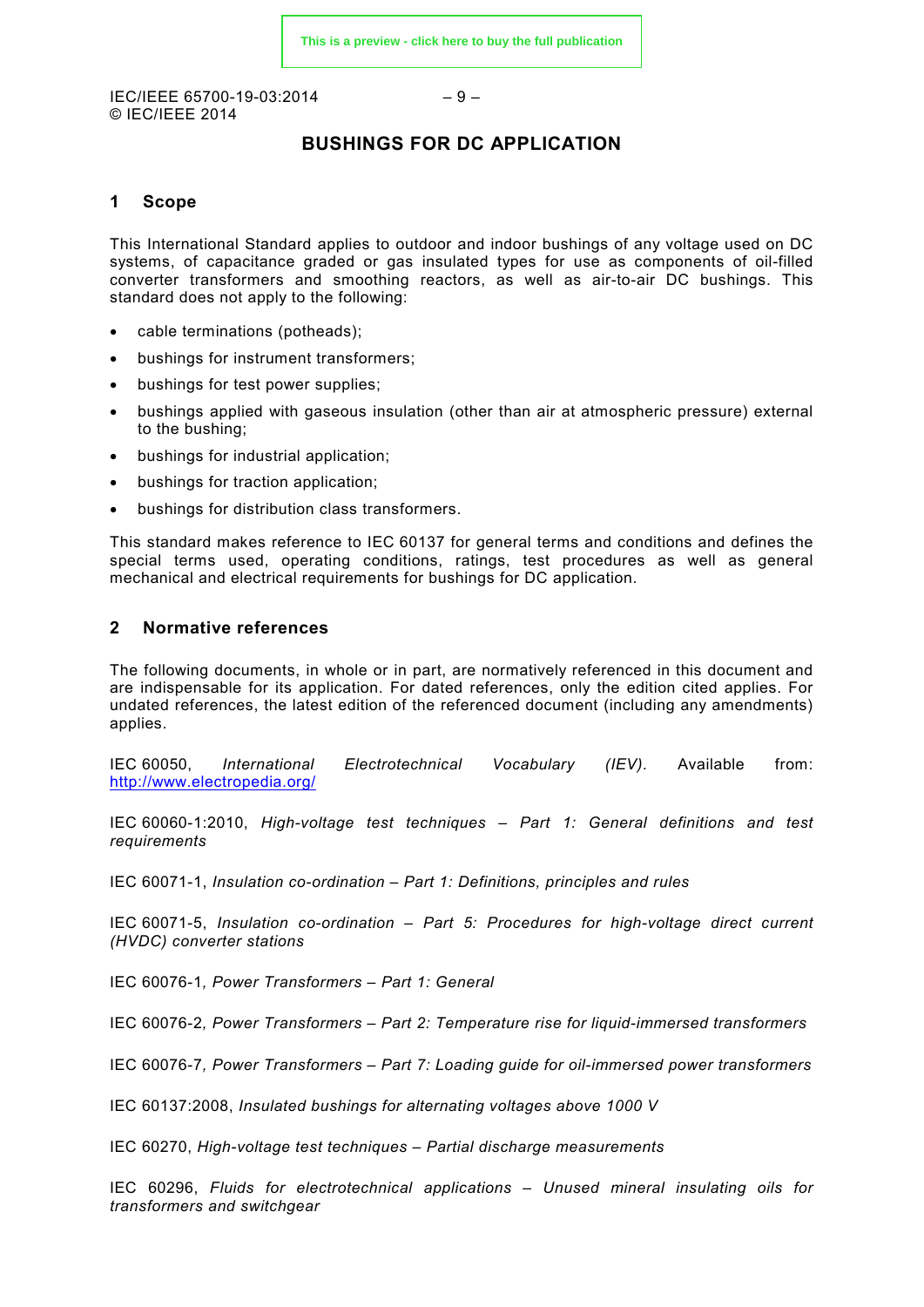– 10 – IEC/IEEE 65700-19-03:2014 © IEC/IEEE 2014

IEC 60376, *Specification of technical grade sulfur hexafluoride (SF6) for use in electrical equipment*

IEC 60480, *Guidelines for the checking and treatment of sulfur hexafluoride (SF6) taken from electrical equipment and specification for its re-use*

IEC 60836, *Specifications for unused silicone insulating liquids for electrotechnical purposes*

IEC 60867, *Insulating liquids - Specifications for unused liquids based on synthetic aromatic hydrocarbons*

IEC 61245, *Artificial pollution tests on high-voltage insulators to be used on d.c. systems*

IEC 61378-2, *Converter transformers – Part 2: Transformers for HVDC Applications*

IEC 61462, *Composite hollow insulators – Pressurized and unpressurized insulators for use in electrical equipment with rated voltage greater than 1 000 V – Definitions, test methods, acceptance criteria and design recommendations*

IEC 62155, *Hollow pressurized and unpressurized ceramic and glass insulators for use in electrical equipment with rated voltages greater than 1 000 V*

CISPR 16-1 (all parts), *Specification for radio disturbance and immunity measuring apparatus and methods*

CISPR 18-2, *Radio interference characteristics of overhead power lines and high-voltage equipment – Parts 2: Methods of measurement and procedure for determining limits*

IEEE Std C57.19.00™-2004, *IEEE General Requirements and Test Procedures for Outdoor Apparatus Bushings (ANSI)*

<span id="page-9-1"></span><span id="page-9-0"></span>IEEE Standards Dictionary Online[2](#page-9-2)

\_\_\_\_\_\_\_\_\_\_\_\_\_\_

<span id="page-9-2"></span><sup>2</sup> Subscription is available at [http://www.ieee.org/portal/innovate/products/standard/standards\\_dictionary.html](http://www.ieee.org/portal/innovate/products/standard/standards_dictionary.html)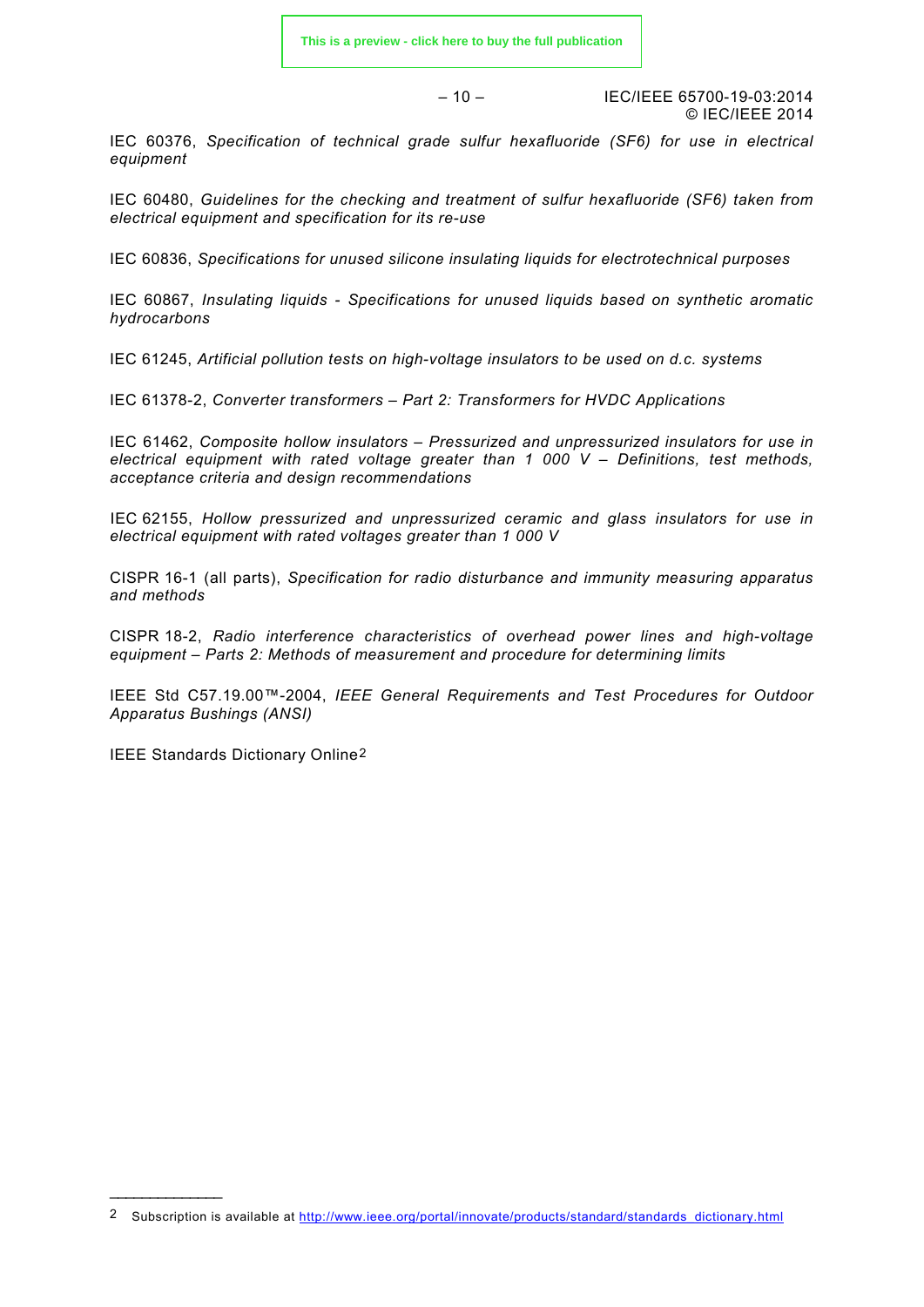$-54-$ 

#### IEC/IEEE 65700-19-03:2014 © IEC/IEEE 2014

### **SOMMAIRE**

| 1 |       |                                                                            |  |
|---|-------|----------------------------------------------------------------------------|--|
| 2 |       |                                                                            |  |
| 3 |       |                                                                            |  |
|   | 3.1   |                                                                            |  |
|   | 3.2   |                                                                            |  |
| 4 |       |                                                                            |  |
|   | 4.1   |                                                                            |  |
|   | 4.1.1 |                                                                            |  |
|   | 4.1.2 |                                                                            |  |
|   | 4.2   |                                                                            |  |
|   | 4.3   |                                                                            |  |
|   | 4.3.1 |                                                                            |  |
|   | 4.3.2 |                                                                            |  |
|   | 4.4   |                                                                            |  |
|   | 4.5   |                                                                            |  |
| 5 |       |                                                                            |  |
|   | 5.1   |                                                                            |  |
|   | 5.2   |                                                                            |  |
|   | 5.3   |                                                                            |  |
|   | 5.4   |                                                                            |  |
| 6 |       |                                                                            |  |
|   | 6.1   |                                                                            |  |
|   | 6.2   |                                                                            |  |
|   | 6.3   |                                                                            |  |
| 7 |       |                                                                            |  |
|   | 7.1   |                                                                            |  |
|   | 7.2   |                                                                            |  |
|   | 7.2.1 |                                                                            |  |
|   | 7.2.2 |                                                                            |  |
|   | 7.2.3 |                                                                            |  |
|   | 7.3   |                                                                            |  |
|   | 7.3.1 |                                                                            |  |
|   | 7.3.2 |                                                                            |  |
|   | 7.3.3 |                                                                            |  |
| 8 |       |                                                                            |  |
|   | 8.1   | Essai de tenue en tension à fréquence industrielle à sec avec mesurage des |  |
|   | 8.1.1 |                                                                            |  |
|   | 8.1.2 |                                                                            |  |
|   | 8.1.3 |                                                                            |  |
|   | 8.2   |                                                                            |  |
|   | 8.2.1 |                                                                            |  |
|   | 8.2.2 |                                                                            |  |
|   |       |                                                                            |  |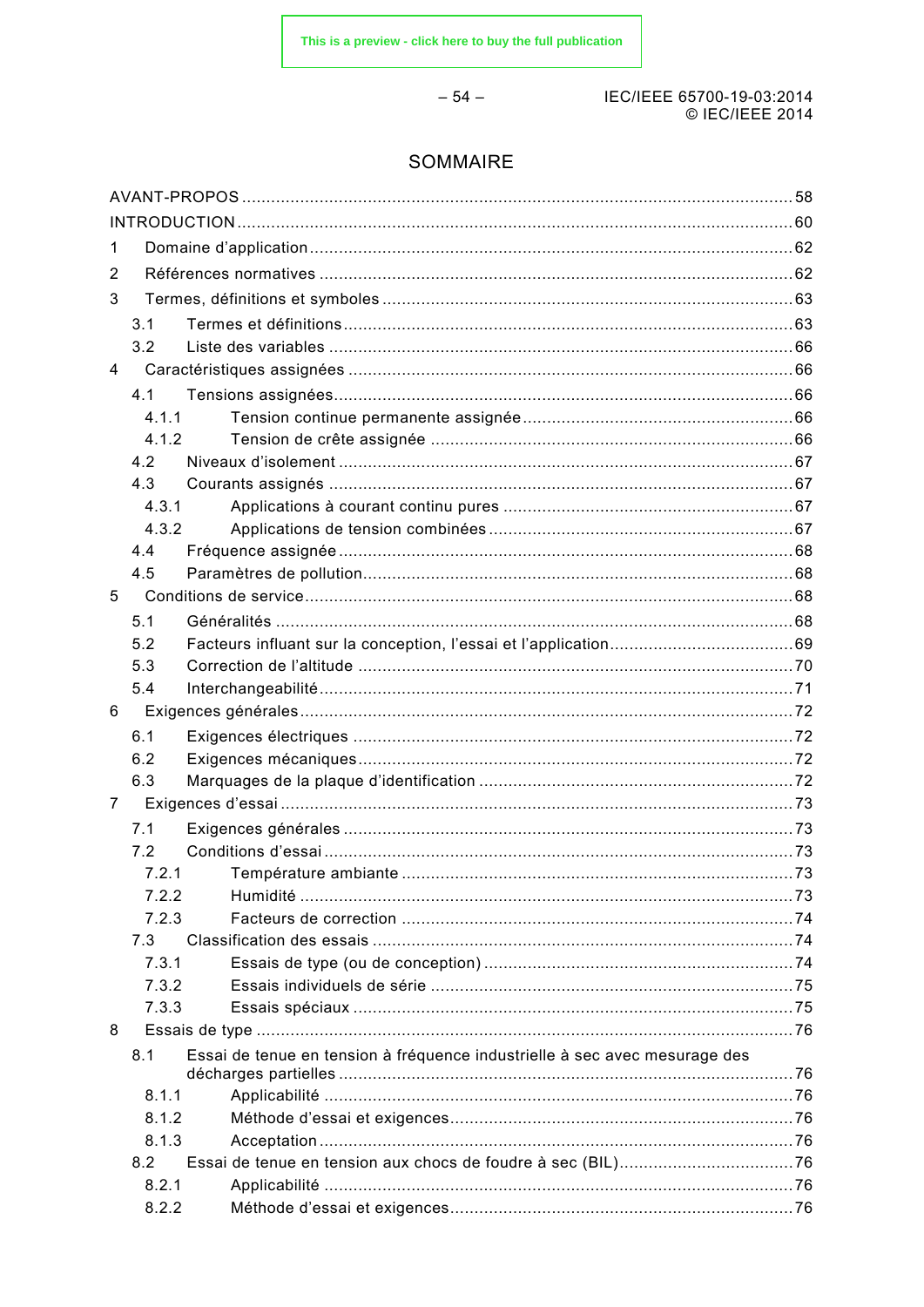IEC/IEEE 65700-19-03:2014<br>© IEC/IEEE 2014

#### $-55-$

|   | 8.2.3  |                                                                             |  |
|---|--------|-----------------------------------------------------------------------------|--|
|   | 8.3    | Essai de tenue en tension de chocs de manœuvre à sec ou sous pluie (SIL) 77 |  |
|   | 8.3.1  |                                                                             |  |
|   | 8.3.2  |                                                                             |  |
|   | 8.3.3  |                                                                             |  |
|   | 8.4    |                                                                             |  |
|   | 8.4.1  |                                                                             |  |
|   | 842    |                                                                             |  |
|   | 8.5    |                                                                             |  |
|   | 8.5.1  |                                                                             |  |
|   | 8.5.2  |                                                                             |  |
|   | 8.5.3  |                                                                             |  |
|   | 8.6    |                                                                             |  |
|   | 8.6.1  |                                                                             |  |
|   | 8.6.2  |                                                                             |  |
|   | 8.6.3  |                                                                             |  |
|   | 8.7    | Essai d'étanchéité sur des traversées à remplissage de liquide, à           |  |
|   |        |                                                                             |  |
|   | 8.8    | Essai de pression interne des traversées à remplissage de gaz, à isolation  |  |
|   | 8.9    |                                                                             |  |
|   | 8.10   | Essai de pression du capot d'une traversée à conducteur démontable 81       |  |
|   | 8.10.1 |                                                                             |  |
|   | 8.10.2 |                                                                             |  |
|   | 8.10.3 |                                                                             |  |
| 9 |        |                                                                             |  |
|   | 9.1    | Mesurage du facteur de dissipation diélectrique (tan δ) et de la capacité81 |  |
|   | 9.1.1  |                                                                             |  |
|   | 9.1.2  |                                                                             |  |
|   | 913    |                                                                             |  |
|   | 9.2    |                                                                             |  |
|   | 9.2.1  |                                                                             |  |
|   | 9.2.2  |                                                                             |  |
|   | 9.2.3  |                                                                             |  |
|   | 9.3    | Essai de tenue en tension à fréquence industrielle à sec avec mesurage des  |  |
|   | 9.3.1  |                                                                             |  |
|   | 9.3.2  |                                                                             |  |
|   | 9.3.3  |                                                                             |  |
|   | 9.4    | Essai de tenue à la tension continue appliquée avec mesurage des            |  |
|   |        |                                                                             |  |
|   | 9.4.1  |                                                                             |  |
|   | 9.4.2  |                                                                             |  |
|   | 9.4.3  |                                                                             |  |
|   | 9.5    | Essai de polarité inverse avec mesurage des décharges partielles84          |  |
|   | 9.5.1  |                                                                             |  |
|   | 9.5.2  |                                                                             |  |
|   | 9.5.3  |                                                                             |  |
|   | 9.6    |                                                                             |  |
|   | 9.6.1  |                                                                             |  |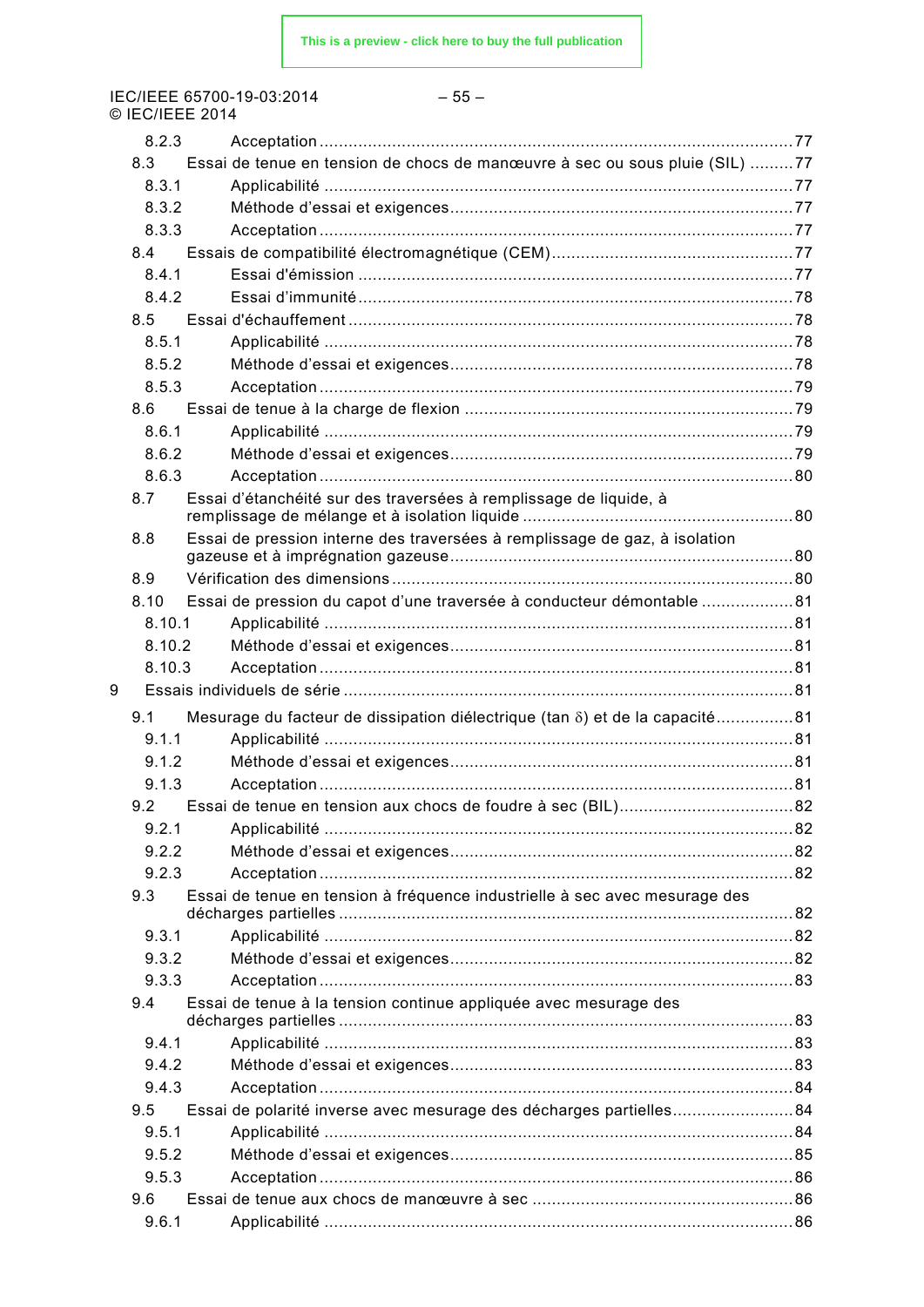IEC/IEEE 65700-19-03:2014 © IEC/IEEE 2014

|    | 9.6.2  |                                                                                  |  |
|----|--------|----------------------------------------------------------------------------------|--|
|    | 9.6.3  |                                                                                  |  |
|    | 9.7    |                                                                                  |  |
|    | 9.8    | Essai de pression interne des traversées à remplissage de gaz, à isolation       |  |
|    |        |                                                                                  |  |
|    | 9.9    | Essai d'étanchéité sur des traversées à remplissage de liquide, à                |  |
|    | 9.10   | Essai d'étanchéité des traversées à remplissage de gaz, à isolation gazeuse      |  |
|    |        |                                                                                  |  |
|    | 9.11   |                                                                                  |  |
|    | 9.12   |                                                                                  |  |
|    |        |                                                                                  |  |
|    | 10.1   |                                                                                  |  |
|    | 10.1.1 |                                                                                  |  |
|    | 10.1.2 |                                                                                  |  |
|    | 10.1.3 |                                                                                  |  |
|    |        |                                                                                  |  |
|    | 10.2.1 |                                                                                  |  |
|    | 10.2.2 |                                                                                  |  |
|    | 10.2.3 |                                                                                  |  |
|    |        |                                                                                  |  |
|    | 10.3.1 |                                                                                  |  |
|    | 10.3.2 |                                                                                  |  |
|    | 10.3.3 |                                                                                  |  |
| 11 |        | Recommandations pour le transport, le stockage, le montage, l'exploitation et la |  |
|    | 11.1   | Conditions applicables au transport, au stockage et à l'installation90           |  |
|    | 11.2   |                                                                                  |  |
|    | 11.3   |                                                                                  |  |
|    | 11.4   |                                                                                  |  |
|    | 11.4.1 |                                                                                  |  |
|    | 11.4.2 |                                                                                  |  |
|    | 11.4.3 |                                                                                  |  |
|    | 11.5   |                                                                                  |  |
|    | 11.6   |                                                                                  |  |
|    | 11.6.1 |                                                                                  |  |
|    | 11.6.2 |                                                                                  |  |
|    | 11.6.3 |                                                                                  |  |
|    | 11.6.4 |                                                                                  |  |
| 12 |        |                                                                                  |  |
|    |        |                                                                                  |  |
|    | 12.1   |                                                                                  |  |
|    | 12.2   |                                                                                  |  |
|    | 12.3   |                                                                                  |  |
| 13 |        |                                                                                  |  |
|    |        |                                                                                  |  |
|    | A.1    | Traversées utilisées dans les schémas CCHT à convertisseurs de source de         |  |
|    | A.1.1  |                                                                                  |  |
|    | A.1.2  |                                                                                  |  |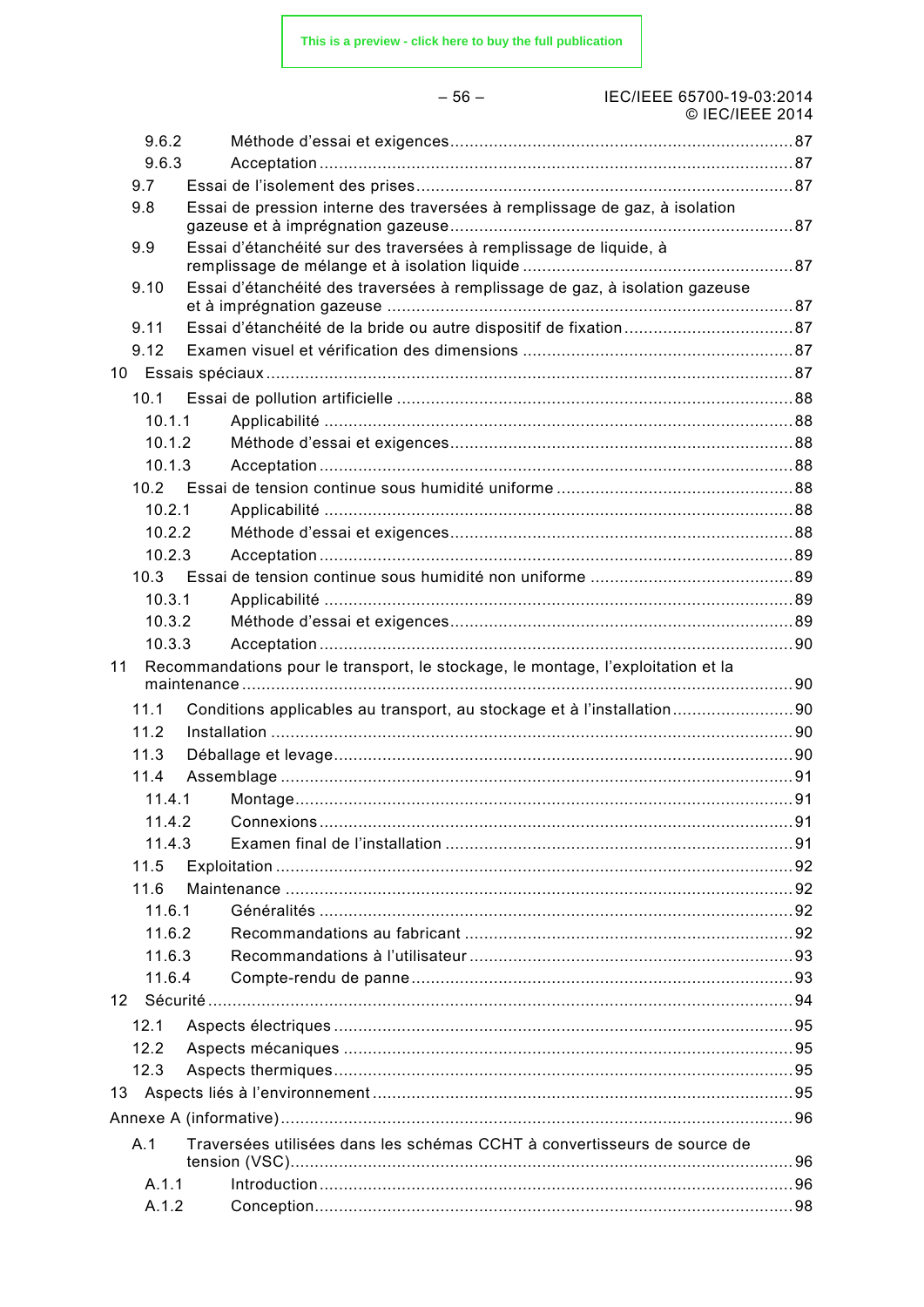IEC/IEEE 65700-19-03:2014 – 57 – © IEC/IEEE 2014

| A.1.3                                                                                                 |  |
|-------------------------------------------------------------------------------------------------------|--|
| A.1.4                                                                                                 |  |
|                                                                                                       |  |
| Méthodes d'essai d'échauffement pour la détermination du courant équivalent<br>B.1                    |  |
| B.1.1                                                                                                 |  |
| Éléments fondamentaux concernant les pertes dans les opérations de<br>B.2                             |  |
| B.3                                                                                                   |  |
| B.4                                                                                                   |  |
| Calcul par le biais des facteurs d'accroissement décrits dans --l'IEC 61378-1  103<br>B.5             |  |
| B.6                                                                                                   |  |
| B.6.1                                                                                                 |  |
| B.6.2                                                                                                 |  |
| B.6.3 Calcul basé sur le facteur d'accroissement de l'IEC 61378-1 107<br>B.6.3                        |  |
| B.7                                                                                                   |  |
|                                                                                                       |  |
|                                                                                                       |  |
|                                                                                                       |  |
|                                                                                                       |  |
| Figure A.1 – Station de conversion VSC CCHT à deux niveaux appliquée dans un                          |  |
| Figure A.2 – Station de conversion VSC CCHT multiniveau appliquée dans un schéma                      |  |
|                                                                                                       |  |
| Tableau 1 – Température de l'air ambiant et des milieux d'immersion (voir 5.1) 69                     |  |
|                                                                                                       |  |
|                                                                                                       |  |
|                                                                                                       |  |
|                                                                                                       |  |
| Tableau B.1 - Spectre harmonique de courant d'une traversée raccordée côté valve  103                 |  |
|                                                                                                       |  |
|                                                                                                       |  |
| Tableau B.4 – Calcul basé sur le facteur d'accroissement $F_{\textsf{CE}}$ de l'IEC 61378-1 ………………107 |  |
|                                                                                                       |  |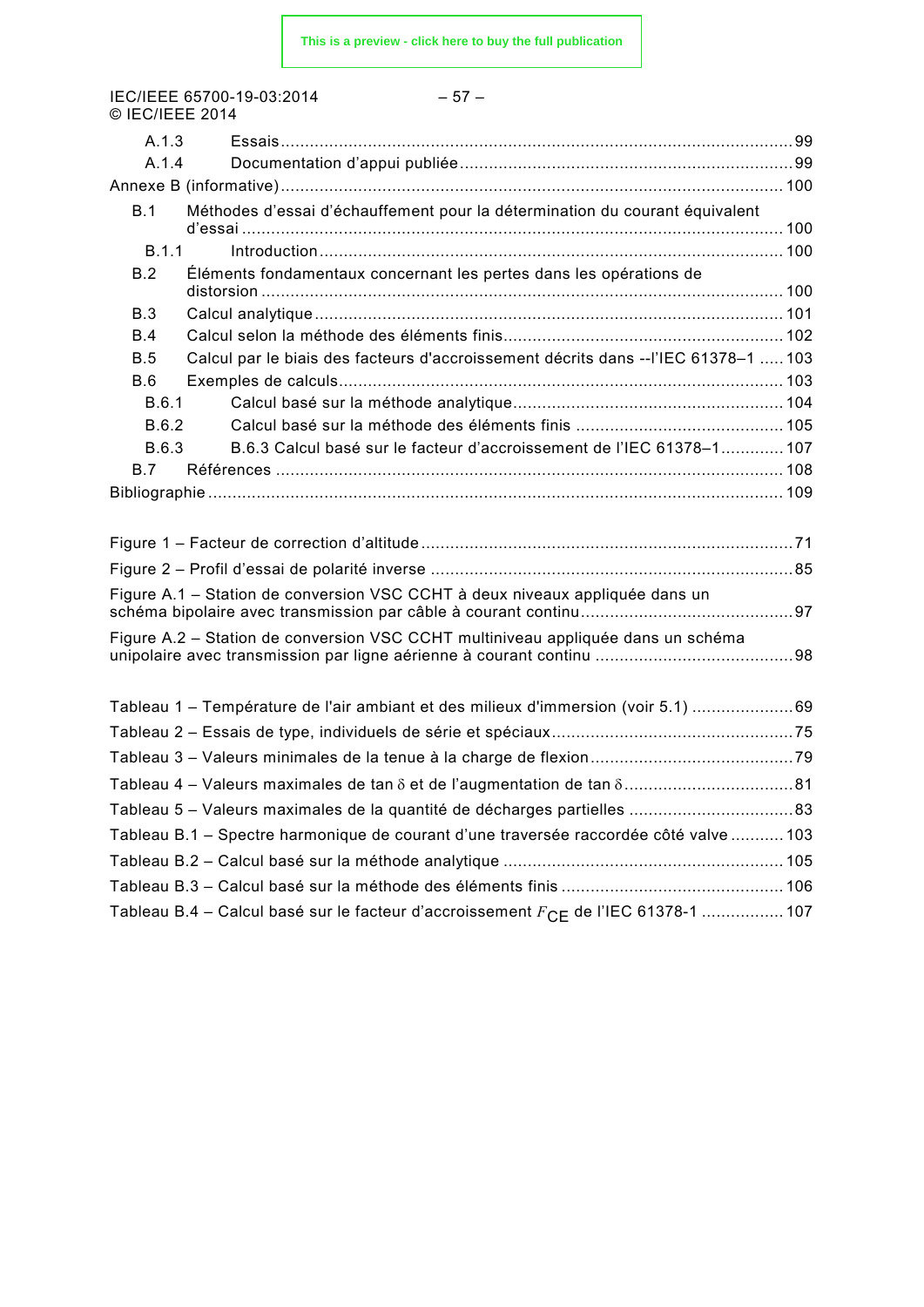**[This is a preview - click here to buy the full publication](https://webstore.iec.ch/publication/7533&preview)**

– 58 – IEC/IEEE 65700-19-03:2014 © IEC/IEEE 2014

### COMMISSION ÉLECTROTECHNIQUE INTERNATIONALE

\_\_\_\_\_\_\_\_\_\_\_\_

#### **TRAVERSÉES POUR APPLICATION EN COURANT CONTINU**

#### AVANT-PROPOS

<span id="page-14-0"></span>1) La Commission Électrotechnique Internationale (IEC) est une organisation mondiale de normalisation composée de l'ensemble des comités électrotechniques nationaux (Comités nationaux de l'IEC). L'IEC a pour objet de favoriser la coopération internationale pour toutes les questions de normalisation dans les domaines de l'électricité et de l'électronique. À cet effet, l'IEC – entre autres activités – publie des Normes internationales, des Spécifications techniques, des Rapports techniques, des Spécifications accessibles au public (PAS) et des Guides (ci-après dénommés "Publication(s) de l'IEC"). Leur élaboration est confiée à des comités d'études, aux travaux desquels tout Comité national intéressé par le sujet traité peut participer. Les organisations internationales, gouvernementales et non gouvernementales, en liaison avec l'IEC, participent également aux travaux.

Les documents normatifs de l'IEEE sont développés au sein des sociétés de l'IEEE et des Comités de Coordination des normes du Conseil des normes de l'Association des normes IEEE (IEEE-SA). L'IEEE développe ses normes par le biais d'un processus de développement de consensus approuvé par l'American National Standard Institute, qui rassemble des volontaires représentant divers points de vue et divers intérêts pour parvenir au produit final. Les volontaires ne sont pas nécessairement des membres de l'Institut et aucune compensation ne leur est attribuée. Bien que l'IEEE administre le processus et établisse des règles pour favoriser l'équité au cours du processus de développement du consensus, l'IEEE n'évalue pas, ne teste pas ou ne vérifie pas de manière indépendante l'exactitude des informations contenues dans ses normes. L'utilisation de normes de l'IEEE est entièrement volontaire. Les documents de l'IEEE sont disponibles à des fins d'utilisation, à condition d'être assortis d'avis importants et de clauses de non-responsabilité (voir <http://standards.ieee.org/IPR/disclaimers.html> pour de plus amples informations).

L'IEC collabore étroitement avec l'IEEE, selon des conditions fixées par accord entre les deux organisations. Cette norme internationale double logo a été élaborée conjointement par l'IEC et l'IEEE, conformément aux dispositions de cet accord.

- 2) Les décisions ou accords officiels de l'IEC concernant les questions techniques représentent, dans la mesure du possible, un accord international sur les sujets étudiés, étant donné que les Comités nationaux de l'IEC intéressés sont représentés dans chaque comité d'études. Les décisions ou accords officiels de l'ISO concernant les questions techniques représentent, dans la mesure du possible, un accord international sur les sujets étudiés étant donné que les comités intéressés sont représentés dans chaque comité membre de l'ISO. Une fois le consensus établi entre les Sociétés de l'IEEE et les Comités de coordination des normes, les décisions officielles de l'IEEE relatives aux questions techniques sont déterminées en fonction du vote exprimé par un groupe à la composition équilibrée, composé de parties intéressées qui manifestent leur intérêt pour la révision des normes proposées. L'approbation finale de la norme de l'IEEE est soumise au Conseil de normalisation de l'IEEE Standards Association (IEEE-SA).
- 3) Les Publications de l'IEC/IEEE se présentent sous la forme de recommandations internationales et sont agréées comme telles par les Comités nationaux de l'IEC/Sociétés de l'IEEE. Tous les efforts raisonnables sont entrepris afin que l'IEC/IEEE s'assure de l'exactitude du contenu technique de ses publications; l'IEC ou l'IEEE ne peut pas être tenue responsable de l'éventuelle mauvaise utilisation ou interprétation qui en est faite par un quelconque utilisateur final.
- 4) Dans le but d'encourager l'uniformité internationale, les Comités nationaux de l'IEC s'engagent, dans toute la mesure possible, à appliquer de façon transparente les Publications de l'IEC (y compris les Publications IEC/IEEE) dans leurs publications nationales et régionales. Toutes divergences entre toutes Publications IEC/IEEE et toutes publications nationales ou régionales correspondantes doivent être indiquées en termes clairs dans ces dernières.
- 5) L'IEC et l'IEEE elles-mêmes ne fournissent aucune attestation de conformité. Des organismes de certification indépendants fournissent des services d'évaluation de conformité et, dans certains secteurs, accèdent aux marques de conformité de l'IEC. L'IEC et l'IEEE ne sont responsables d'aucun des services effectués par les organismes de certification indépendants.
- 6) Tous les utilisateurs doivent s'assurer qu'ils sont en possession de la dernière édition de cette publication.
- 7) Aucune responsabilité ne doit être imputée à l'IEC ou l'IEEE, à leurs administrateurs, employés, auxiliaires ou mandataires, y compris leurs experts particuliers et les membres de leurs comités d'études et des Comités nationaux de l'IEC, ou des bénévoles des Sociétés de l'IEEE et des Comités de Coordination des normes du Conseil des normes de l'IEEE Standards Association (IEEE-SA), pour tout préjudice causé en cas de dommages corporels et matériels, ou de tout autre dommage de quelque nature que ce soit, directe ou indirecte, ou pour supporter les coûts (y compris les frais de justice) et les dépenses découlant de la publication ou de l'utilisation de cette Publication de l'IEC/IEEE ou toute autre publication de l'IEC ou de l'IEEE, ou au crédit qui lui est accordé.
- 8) L'attention est attirée sur les références normatives citées dans cette publication. L'utilisation de publications référencées est obligatoire pour une application correcte de la présente publication.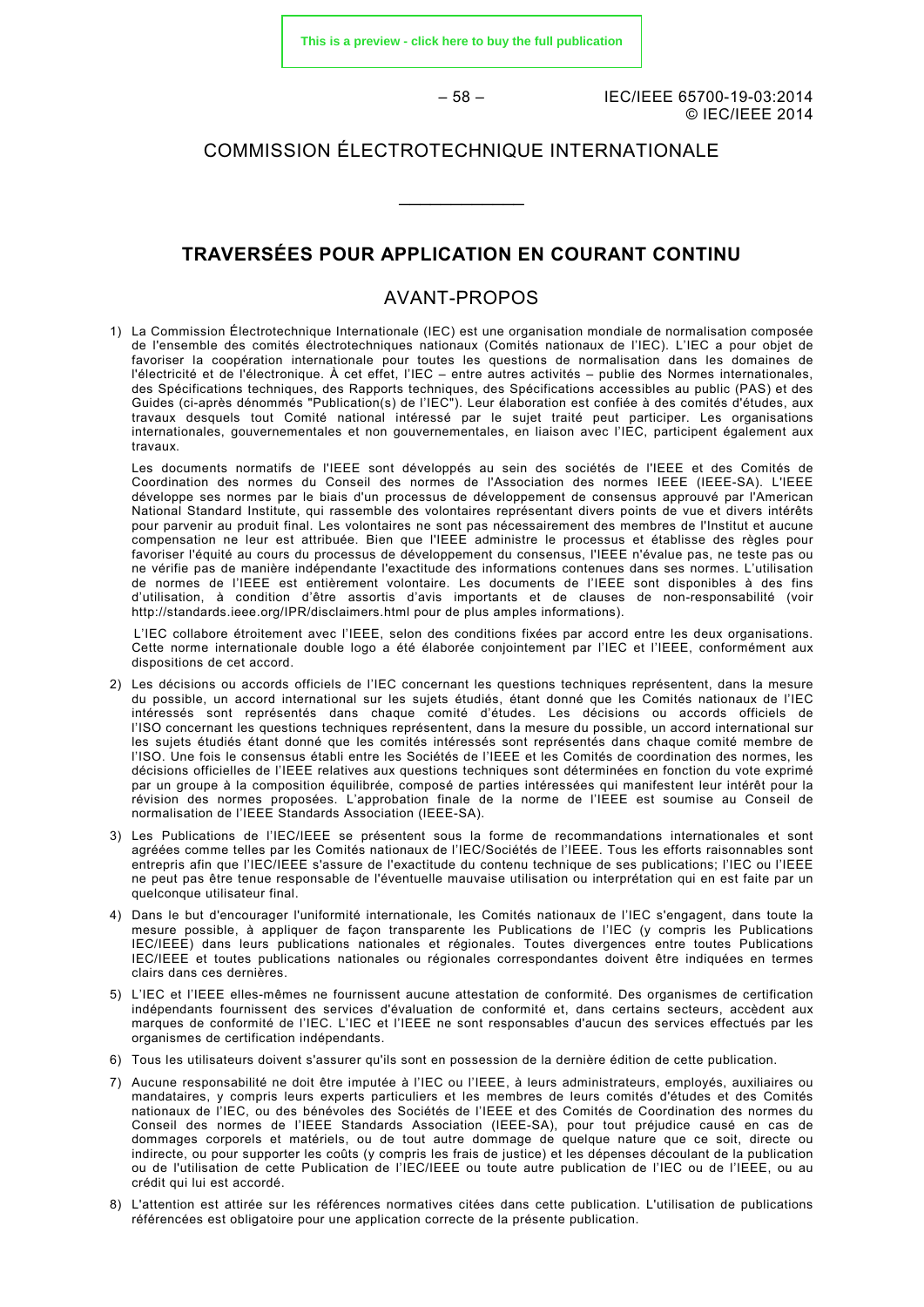IEC/IEEE 65700-19-03:2014 – 59 – © IEC/IEEE 2014

9) L'attention est attirée sur le fait que certains des éléments de la présente Publication de l'IEC/IEEE peuvent faire l'objet de droits de brevet. En publiant cette norme, aucun parti n'est pris concernant l'existence ou la validité de droits de brevet y afférents. Ni l'IEC ni l'IEEE ne peuvent être tenus d'identifier les revendications de brevet essentielles pour lesquelles une autorisation peut s'avérer nécessaire, d'effectuer des recherches sur la validité juridique ou l'étendue des revendications des brevets, ou de déterminer le caractère raisonnable ou non discriminatoire des termes ou conditions d'autorisation énoncés dans le cadre d'un Certificat d'assurance, lorsque la demande d'un tel certificat a été formulée, ou contenus dans tout accord d'autorisation. Les utilisateurs de cette norme sont expressément informés du fait que la détermination de la validité de tous les droits de propriété industrielle, ainsi que les risques qu'implique la violation de ces droits, relèvent entièrement de leur seule responsabilité.

La présente Norme internationale a été établie par un groupe de travail commun du souscomité 36A: Traversées isolées, du comité d'études 36 de l'IEC: Isolateurs, et du sous-comité «Bushing» (Traversées) du comité «Transformer» (Transformateurs) de l'IEEE-PES[1.](#page-15-0)

La présente version bilingue (2019-01) correspond à la version anglaise monolingue publiée en 2014-07.

Le texte anglais de cette norme est issu des documents 36A/173/FDIS et 36A/174/RVD.

Le rapport de vote 36A/174/RVD donne toute information sur le vote ayant abouti à l'approbation de cette norme.

La version française de cette norme n'a pas été soumise au vote.

Cette publication a été rédigée selon les Directives ISO/IEC, Partie 2.

Le comité a décidé que le contenu de cette publication ne sera pas modifié avant la date de stabilité indiquée sur le site web de l'IEC sous "http://webstore.iec.ch" dans les données relatives à la publication recherchée. À cette date, la publication sera

- reconduite,
- supprimée,
- remplacée par une édition révisée, ou
- amendée.

\_\_\_\_\_\_\_\_\_\_\_\_\_\_\_\_\_

<span id="page-15-0"></span>Une liste des participants de l'IEEE peut être consultée à l'adresse universelle suivante: **[<http://standards.ieee.org/downloads/65700/65700-19-03-2014/65700-19-03-2014\\_wg-participants.pdf>.](http://standards.ieee.org/downloads/65700/65700-19-03-2014/65700-19-03-2014_wg-participants.pdf)**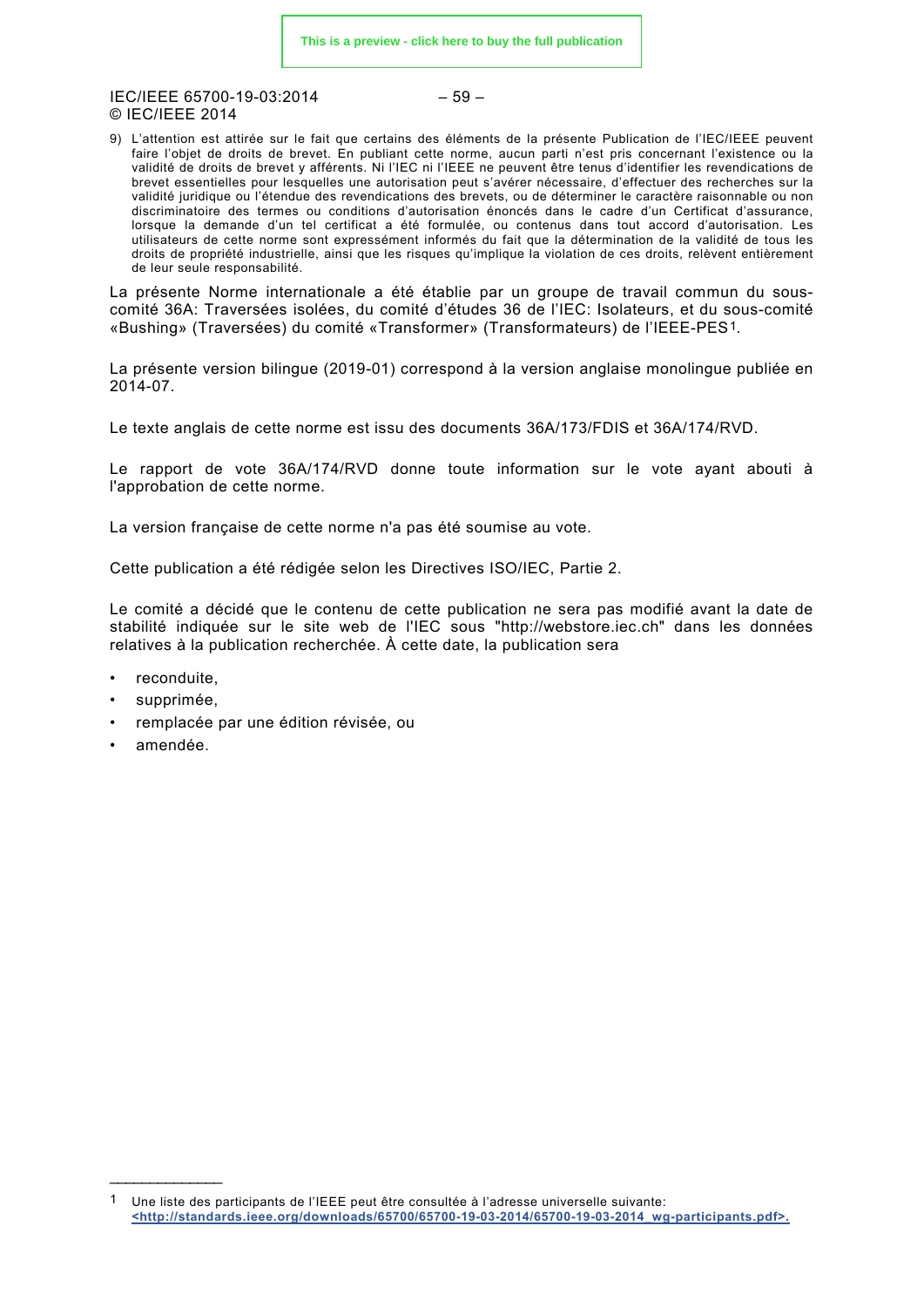– 60 – IEC/IEEE 65700-19-03:2014 © IEC/IEEE 2014

#### INTRODUCTION

<span id="page-16-0"></span>Dans cette première édition de l'IEC/IEEE 65700-19-03, les exigences relatives aux expériences de fonctionnement et au marché établi ont été harmonisées avec des normes IEC et IEEE existantes, principalement:

IEC 60137, *Traversées isolées pour tensions alternatives supérieures à 1 000 V*

IEC 62199, *Traversées pour application en courant continu*

IEEE Std C57.19.00™, *IEEE Standard General Requirements and Test Procedures for Outdoor Power Apparatus Bushings* (disponible en anglais seulement)

IEEE Std C57.19.03™, *IEEE Standard Requirements, Terminology and Test Code for Bushings for DC Application* (disponible en anglais seulement)

La présente norme à deux chiffres remplace les normes IEC et IEEE précédentes relatives aux traversées à courant continu.

Le cas échéant, une référence est aussi faite aux normes suivantes:

IEC 61462, *Isolateurs composites creux – Isolateurs avec ou sans pression interne pour utilisation dans des appareillages électriques de tensions nominales supérieures à 1 000 V – Définitions, méthodes d'essais, critères d'acceptation et recommandations de conception*

IEC 62155, *Isolateurs creux avec ou sans pression interne, en matière céramique ou en verre, pour utilisation dans des appareillages prévus pour des tensions nominales supérieures à 1 000 V*

Les isolateurs des traversées en matière non céramique sont largement utilisés dans les applications à courant continu et la présente norme s'applique aux procédures similaires de qualification sur tous les types d'isolateurs, excepté pour l'essai de pollution artificielle. La préparation d'une traversée pour un essai de pollution artificielle détruit la surface d'un isolateur composite et par conséquent ne peut être exécutée sur de telles traversées.

L'étendue des essais de type et des essais individuels de série a été soigneusement planifiée, considérant que la transmission de puissance en courant continu et à haute tension (CCHT) est une technologie mature, mais reste avec une expérience de fonctionnement limitée comparé aux systèmes alternatifs. En outre, la coordination de tensions peut varier selon les différentes pratiques de conception CCHT des systèmes.

Les travaux concernant l'édition 1 de l'IEEE Std C57.19.03 ont débuté en 1988 au sein du Groupe de travail relatif aux Traversées pour les applications à courant continu du Souscomité Bushing (Traversées) du Comité Transformers (Transformateurs) de l'IEEE. Le groupe de travail a décidé d'inclure des exigences relatives à ces traversées dans un document à part entière, car de nombreux problèmes spécifiques à ce type de traversée ont été observés dans le secteur et les autres normes disponibles concernant les traversées n'étaient pas appropriées à cet effet. La principale référence correspondant au document résultant est constituée par ses équivalents pour les traversées à courant alternatif: l'IEEE Std C57.19.00- 1991 et l'IEC 60137. Les exigences ont également été coordonnées avec le Groupe de travail commun 12/14.10 du CIGRE ainsi que le Sous-comité HVDC Converter Transformer and Smoothing Reactor (Transformateurs de conversion CCHT et bobines de lissage) du Comité Transformers (Transformateurs) de l'IEEE, qui ont élaboré des normes pour ces appareillages CCHT au cours de la même période.

L'IEEE Std C57.19.03:1996 a été approuvée le 20 juin 1996 par le Conseil de normalisation de l'IEEE-SA et est parue le 6 janvier 1997. Pendant le processus de reconfirmation du présent document en 2002, plusieurs erreurs ont été signalées dans le document. Toutes les erreurs connues ont été corrigées dans un corrigendum en décembre 2005. La présente norme révisée comprend les corrections apportées dans le corrigendum.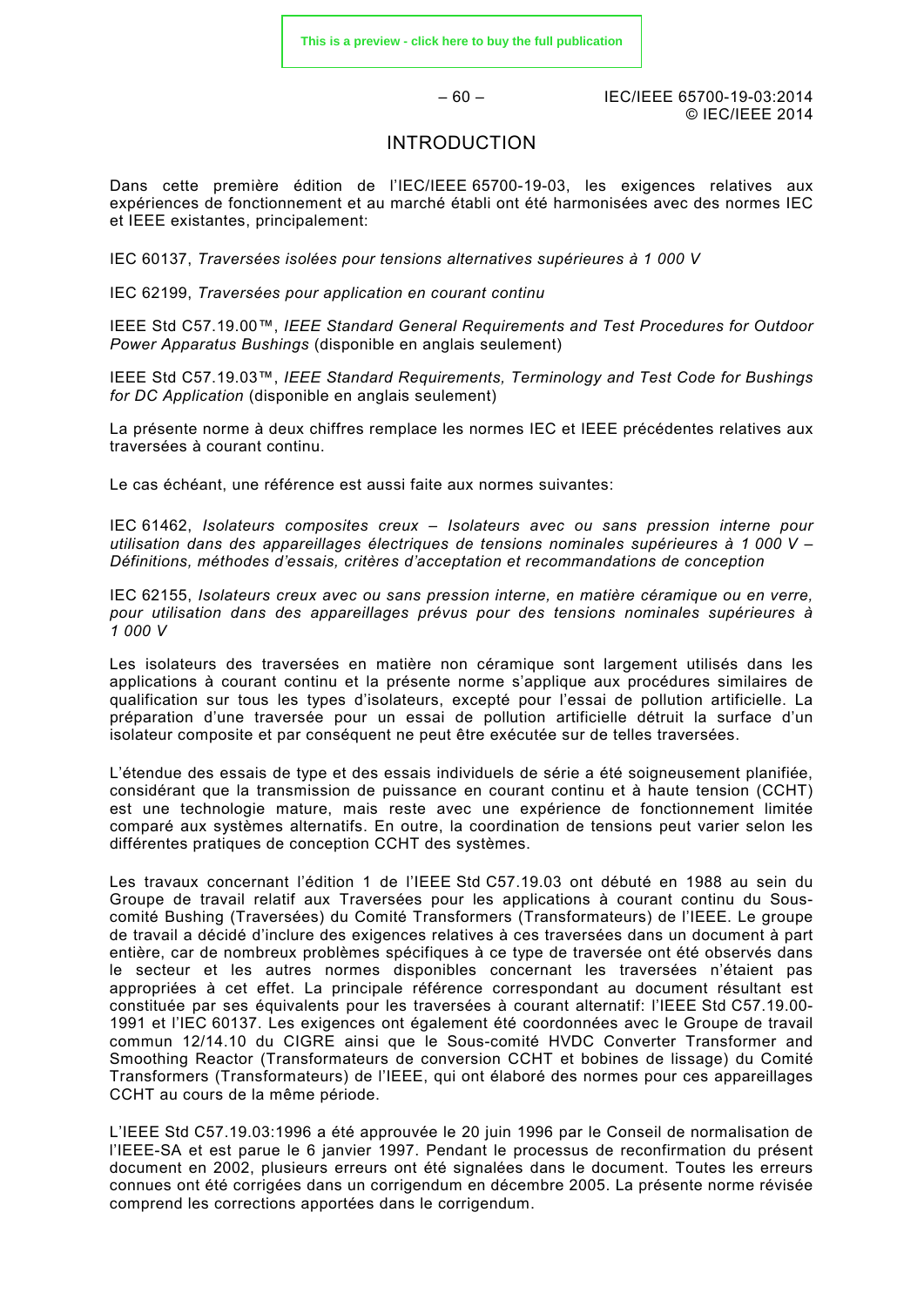IEC/IEEE 65700-19-03:2014 © IEC/IEEE 2014

$$
-61-
$$

Les travaux concernant l'IEC 62199 ont débuté en 2000 par le SC 36A (Traversées isolées) de l'IEC du TC 36 de l'IEC (Isolateurs), et étaient essentiellement fondés sur l'Édition 1 de l'IEEE Std C57.19.03, parue en 2004.

Après que l'IEEE a entamé les travaux relatifs à la révision de l'IEEE Std C57.19.03, le TC 36 de l'IEC a convenu lors de sa réunion à Sao Paulo en 2008 de prendre contact avec l'IEEE en vue de former un groupe de maintenance commun dans le cadre de la procédure d'une norme double logo. Ceci a été approuvé et les travaux relatifs au nouveau document IEC/IEEE 65700- 19-03 ont débuté en 2009.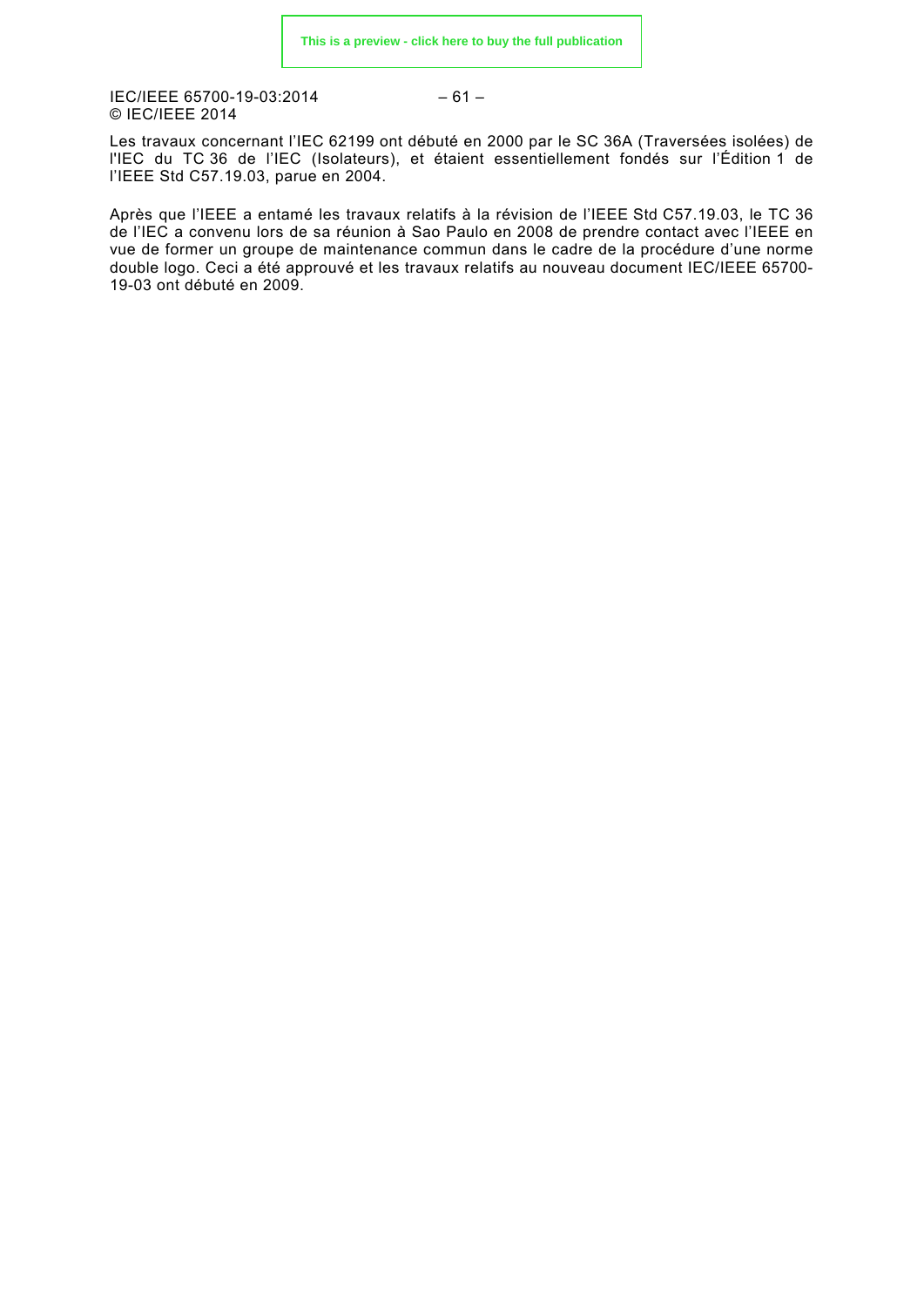– 62 – IEC/IEEE 65700-19-03:2014 © IEC/IEEE 2014

### **TRAVERSÉES POUR APPLICATION EN COURANT CONTINU**

#### <span id="page-18-0"></span>**1 Domaine d'application**

La présente Norme internationale s'applique aux traversées d'extérieur et d'intérieur de toute tension utilisées sur des systèmes à courant continu, à répartition capacitive ou isolées au gaz, pour une utilisation comme composants des transformateurs de conversion remplis d'huile et des bobines de lissage, ainsi qu'aux traversées à courant continu air-à-air. La présente norme ne s'applique pas aux:

- sorties de câble (extrémités étanches);
- traversées pour transformateurs de mesure;
- traversées pour alimentations d'essai;
- traversées appliquées à l'isolation gazeuse (autre que la pression atmosphérique) extérieure à la traversée;
- traversées pour application industrielle;
- traversées pour application de traction;
- traversées pour transformateurs de classe de distribution.

La présente norme fait référence à l'IEC 60137 pour les termes généraux et les conditions générales et définit les termes spéciaux utilisés, les conditions de service, les caractéristiques assignées, les procédures d'essai tout comme les exigences générales dans le domaine mécanique et électrique concernant les traversées pour application en courant continu.

#### <span id="page-18-1"></span>**2 Références normatives**

Les documents ci-après, dans leur intégralité ou non, sont des références normatives indispensables à l'application du présent document. Pour les références datées, seule l'édition citée s'applique. Pour les références non datées, la dernière édition du document de référence s'applique (y compris les éventuels amendements).

IEC 60050, *Vocabulaire Électrotechnique International (IEV).* Disponible à l'adresse: <http://www.electropedia.org/>

IEC 60060-1:2010, *Technique des essais à haute tension – Partie 1: Définitions et exigences générales*

IEC 60071-1, *Coordination de l'isolement – Partie 1: Définitions, principes et règles*

IEC 60071-5, *Coordination de l'isolement – Partie 5: Procédures pour les stations de conversion à courant continu haute tension (CCHT)*

IEC 60076-1*, Transformateurs de puissance – Partie 1: Généralités*

IEC 60076-2*, Transformateurs de puissance – Partie 2: Échauffement des transformateurs immergés dans le liquide*

IEC 60076-7*, Power transformers – Part 7: Loading guide for mineral-oil-immersed power transformers* (disponible en anglais seulement)

IEC 60137:2008, *Traversées isolées pour tensions alternatives supérieures à 1 000 V*